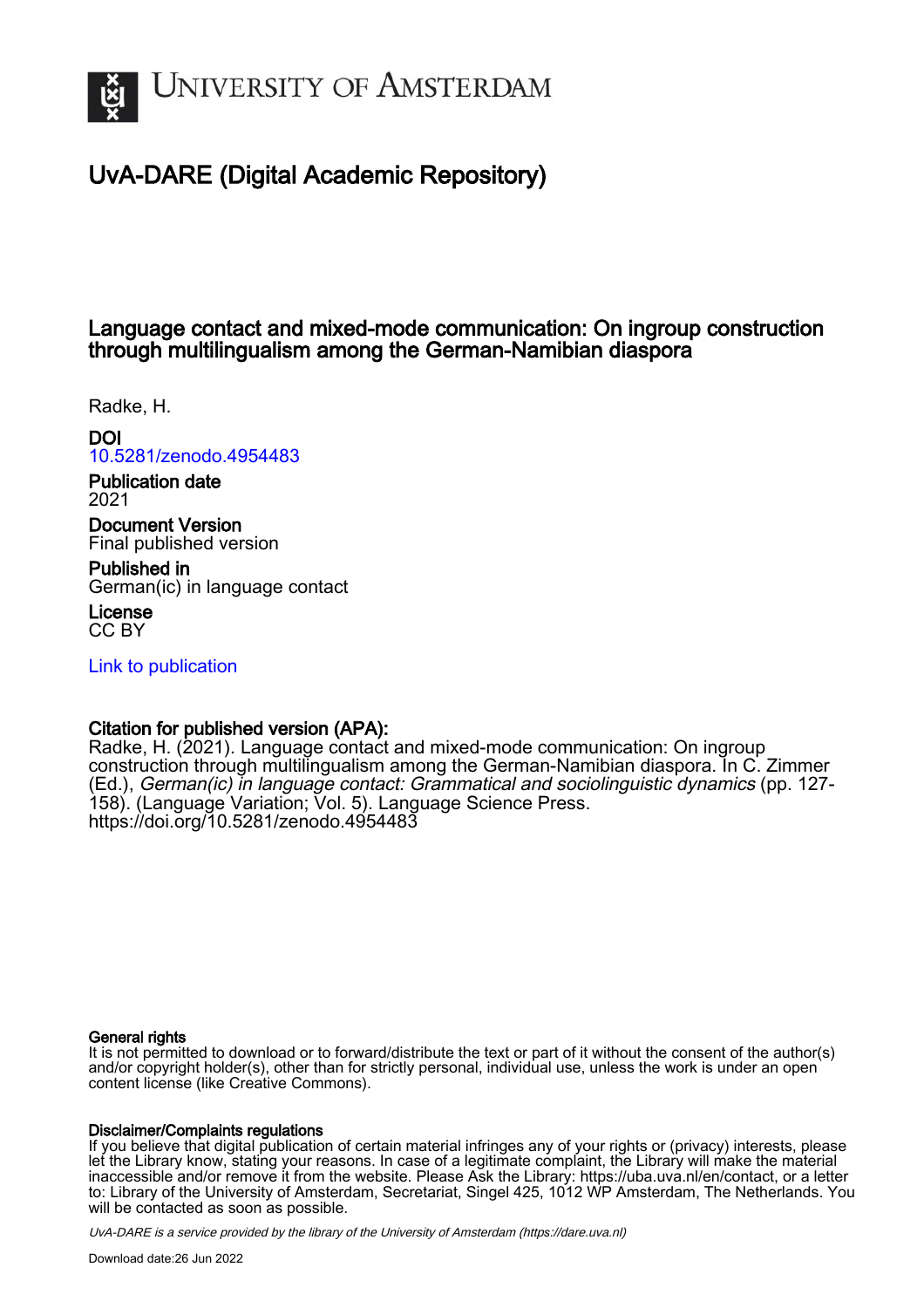# **Chapter 6**

# **Language contact and mixed-mode communication: On ingroup construction through multilingualism among the German-Namibian diaspora**

## Henning Radke

Universiteit van Amsterdam

In this paper, I analyze the role of multilingual slang within mixed-mode groups through the example of the German-Namibian diaspora. Unlike digital single-mode groups, which only exist in computer-mediated communication (CMC), mixedmode groups are involved in both CMC and face-to-face communication (FTF). This article focuses on the latter type of groups and addresses the question as to how contact-induced vernacular items are resemiotized from FTF to public and from spoken to written mode within these groups. It is hypothesized that the usage of multilingual slang in FTF mode and its corresponding group cohesion contribute to the frequency of slang within CMC. Furthermore, this study compares a mixed-mode group with a digital single-mode group to investigate the effects that the missing social contact within the latter group has on the tendency of its members to use multilingual slang in CMC. The German-Namibian diaspora and their language practices are particularly well suited to address this topic as they draw on multiple linguistic resources in their FTF and CMC networks with Afrikaans, German, and English being the main sources. The resulting, multilingual practices are highly ingroup specific. The study includes a mixed-method approach combining traditional FTF participant observation and modern correlation analysis of CMC data. The aim of this study is not only to shed light on the role of multilingual speech within mixed-mode groups, but also to contribute to the understanding of the complex dynamics that occur within diasporic settings. While recognizing the need for multiparadigmaticity in sociological and linguistic theory, this study stresses the importance of holistic approaches to analyze and understand language in social contexts.



Henning Radke. 2021. Language contact and mixed-mode communication: On ingroup construction through multilingualism among the German-Namibian diaspora. In Christian Zimmer (ed.), *German(ic) in language contact: Grammatical and sociolinguistic dynamics*, 127–158. Berlin: Language Science Press. DOI: [10.5281/zenodo.4954483](https://doi.org/10.5281/zenodo.4954483)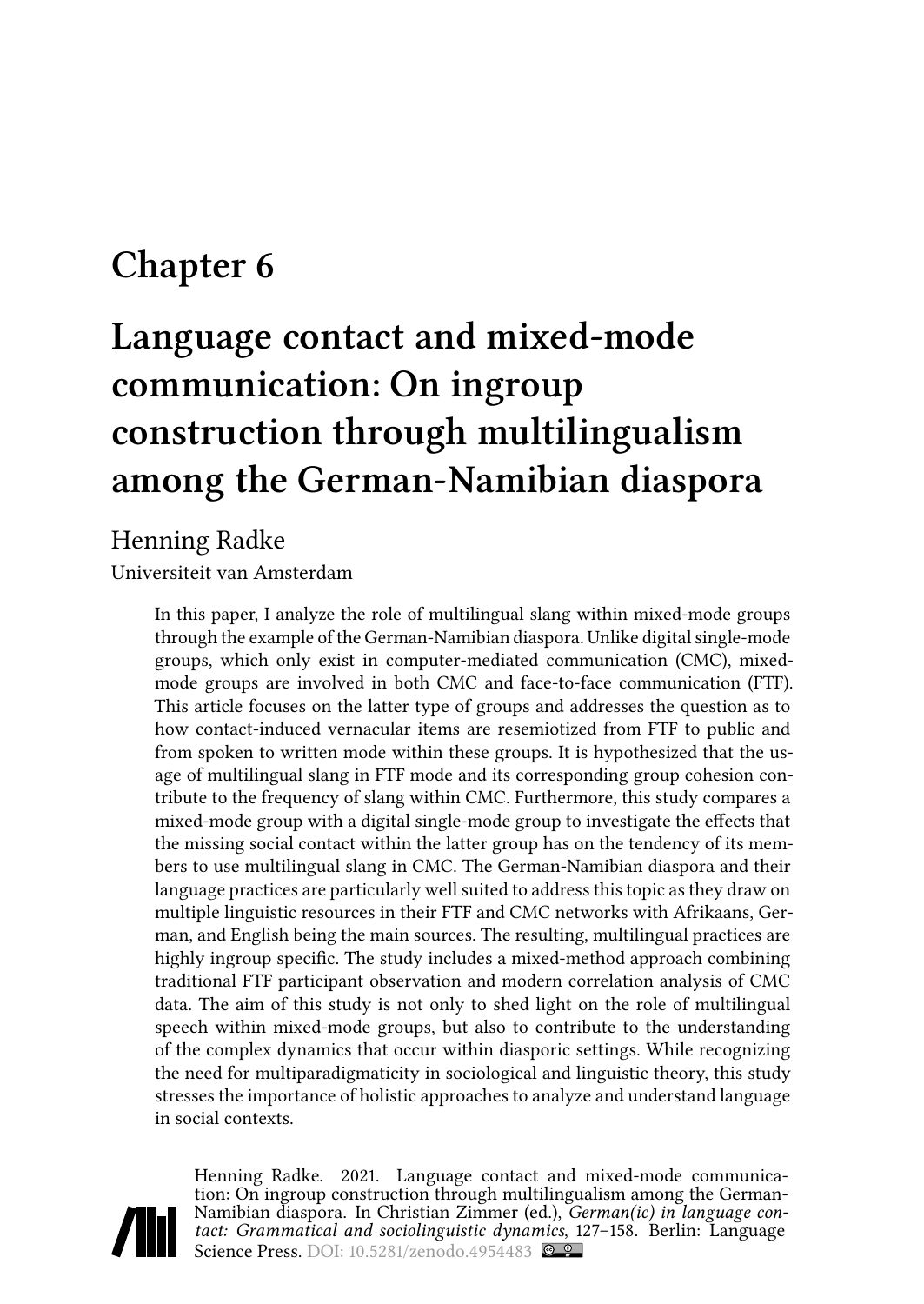### **1 Introduction**

"In a 1973 lecture Dr. Paul Brandes of the University of North Carolina speculated that a link might exist between the internal cohesion of a group and the slang, or 'in-group speech', that the group evolves"([Weinberg 1979:](#page-32-0) 55). Subsequently, Brandes and his colleagues set up a research project which eventually proved that this assumption was true. As a result, they developed the Group Cohesion Checklist (GROCC), a "tool for the measurement of cohesion and its slang through the investigation of group slang"([Weinberg 1979:](#page-32-0) 55). Ever since, the idea that slang provides a means for groups to function in unity has constantly reappeared, especially in the field of sociology."[Eble \(1996\)](#page-29-0) stresses […] its function 'to establish and reinforce social identity or cohesiveness within a group'"([Fasola 2011:](#page-29-1) 4; cf. [Eble 1996](#page-29-0): 11). And [Mattiello \(2008:](#page-31-0) 32) notes that "slang is ascribed the two opposite purposes of keeping insiders together and outsiders out" (cf. [Fasola 2011](#page-29-1): 4). In short, slang serves to express, strengthen and maintain group cohesion, a phenomenon that [Weinberg \(1979:](#page-32-0) 55) defines as "the unifying force of group syntality".

However, since the GROCC was established in the 1970s, society has significantly changed, and new types of social groups have emerged. Due to the evolution of new media, many social groups of today choose to communicate within two different sorts of modes: the traditional *face-to-face* mode (FTF) is one of them; computer-mediated communication (CMC) being the other, alternative mode with a profound influence on society. Groups of today can therefore be classified according to the mode(s) they use: while mixed-mode groups use both FTF communication and CMC, digital single-mode groups exclusively communicate in CMC and do not meet FTF.<sup>1</sup> This development leads to the following question: to what extent do linguistic habits in FTF affect CMC-based speech within mixed-mode groups? This article addresses this question through the example of the German-Namibian diaspora, i.e., German-speaking Namibians who migrated to Germany for study or work (cf. [Radke in press](#page-31-1)). It is hypothesized that contactinduced vernacular items are resemiotized from FTF to public and from spoken to written mode when the mixed-mode group communicates in CMC. Thereby, these items are highlighted as ingroup identity markers, as illustrated in Table [1](#page-3-0).

The German-Namibian diaspora and their linguistic output in computer-mediated communication are particularly well suited to empirically apply the given

<sup>1</sup>Groups that exclusively communicate in FTF mode can also be referred to as single-mode groups. However, since digitalization is constantly increasing on a global scale this type of single-mode group is becoming rare.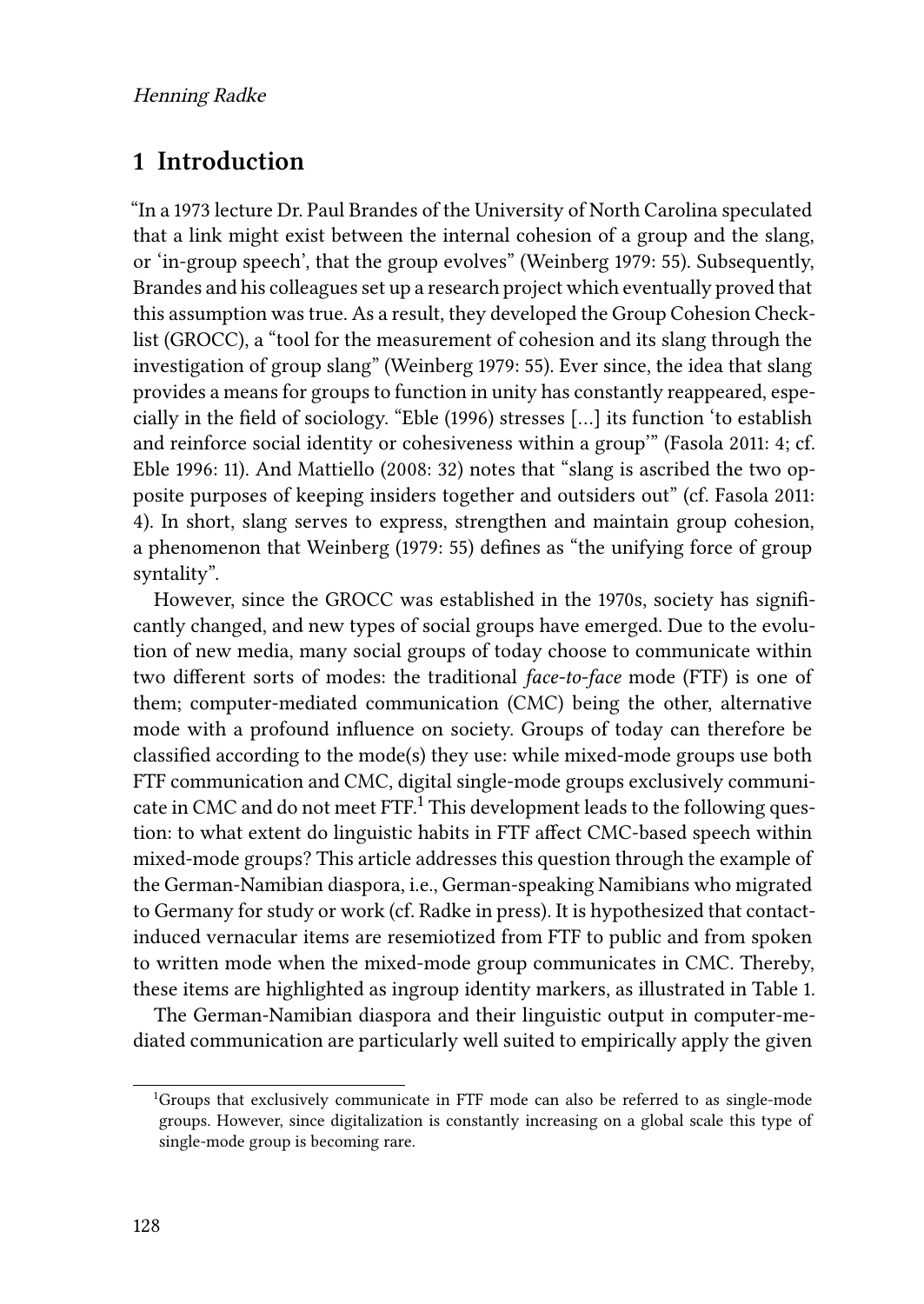<span id="page-3-0"></span>

| mixed-mode groups (in language contact settings) |                 |                      |  |  |
|--------------------------------------------------|-----------------|----------------------|--|--|
|                                                  |                 |                      |  |  |
| face-to-face mode                                | ⇔               | CMC mode             |  |  |
|                                                  | resemiotization |                      |  |  |
| high slang frequency                             |                 | high slang frequency |  |  |
| (identity marker)                                |                 | (identity marker)    |  |  |

Table 1: The hypothesized dynamics between different modes in mixedmode groups

model, as they meet all necessary requirements: they have established a mixedmode group named *NAMSA*<sup>2</sup> , as well as a single-mode group by the name of *Namibianer in Deutschland (NiD)* to maintain their Networks of Exchange (NoEs).<sup>3</sup>Although this article focuses on mixed-mode communication, §[4](#page-22-0) draws a comparison between both types of groups. It is expected that NiD deploys a less frequent degree of multilingual slang due to the lack of social contact within FTF settings and a potentially lower degree of social group cohesion. Therefore, the language use in NiD is expected to be more standard-oriented and to lack slang items and traces of language contact.

The German-Namibian diaspora draws their slang from multilingual settings, with Afrikaans, German, and English as the main source languages. As a result, German Namibians have developed a wide range of Namibia-specific language practices ranging from ad-hoc borrowings and code-switching/mixing to Namdeutsch [\(Böhm 2003;](#page-29-2) [Dück 2018;](#page-29-3) [Gretschel 1995](#page-29-4); [Kellermeier-Rehbein 2015](#page-30-0); [2016;](#page-30-1) [Nöckler 1963](#page-31-2); [Pütz 1991](#page-31-3); [Wiese et al. 2014;](#page-32-1) [2017;](#page-32-2) [Wiese & Bracke 2021](#page-32-3); [Zimmer](#page-32-4) [2019\)](#page-32-4). [Bracke \(2021](#page-29-5) [\[this volume\]\)](#page-29-5) shows that younger speakers tend to use Namdeutsch more frequently than older speakers while gender has no clear effect on the speaker's tendency to use Namibia-specific characteristics in their speech. Kellermeier-Rehbein uses the term *Namslang* to denote Namdeutsch and defines it as "eine durch Sprachkontakt entstandene Nonstandardvarietät der deutschen Sprache in Namibia, die durch zahlreiche Entlehnungen von sprachlichen Einheiten und Strukturen aus dem Englischen und Afrikaans gekennzeichnet ist" ('A

<sup>2</sup>*NAMSA* is an acronym for *Namibia* and *Südafrika* ('South Africa'). Up until Namibian independence in 1990, the event was known as *SWASA*, an acronym for *Südwest-Afrika* and *Südafrika*.  $3$ See [Rocker \(2021](#page-31-4) [\[this volume\]\)](#page-31-4) on East Frisians in Pennsylvania and their correspondences in a German newspaper for a historical example of a German-speaking minority using written media and communication to maintain a sense of belonging and identity.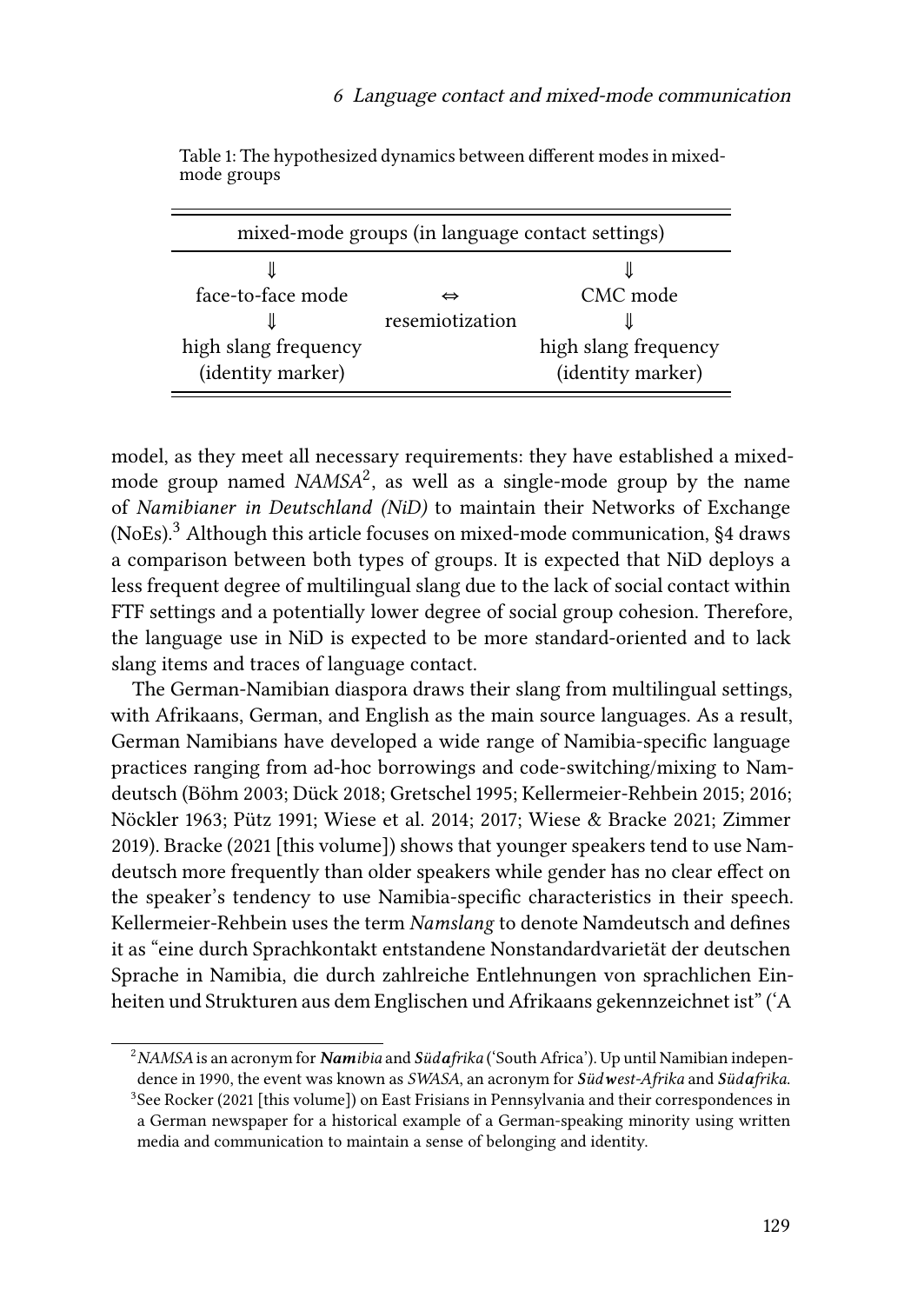non-standard variety of the German language in Namibia created through language contact, which is characterized by numerous borrowing of language units and structures from English and Afrikaans')([Kellermeier-Rehbein 2016](#page-30-1): 228; cf. [Radke in press](#page-31-1)). Stuhl  $\&$  Zimmer (2021 [\[this volume\]\)](#page-32-5) argue that Namdeutsch is phonetically similar to Northern German and base their findings on the analysis of two vowel variables and four consonant variables.

In the given diasporic setting, Namibia-specific language practices are considered a form of slang. [Lantto \(2014](#page-31-5): 634) cites "Andersson and Trudgill (1990:82– 84) [who] suggest that slang can be created by inventing new expressions, by changing the old ones and by borrowing." Then [Lantto \(2014](#page-31-5): 634) continues: "I would add code-switching to this list" . The current article draws on the broad definition proposed by Lantto and thus considers the full range of Namibia-specific language practices.

Hence, the German-Namibian diaspora is seen as a multilingual speech community that uses community-specific language practices rather than separate language systems. This stance is in line with perspectives expressed in sociolinguistic research. To give three examples: first, metrolingualism, which stresses linguistic fluidity in urban settings [\(Otsuji & Pennycook 2010](#page-31-6)). Second, the notion of networked multilingualism, which "encompasses everything language users do with the entire range of linguistic resources within three sets of constraints: mediation of written language by digital technologies, access to network resources, and orientation to networked audiences"([Androutsopoulos 2015:](#page-28-0) 185; [Radke in press](#page-31-1)).

The third example refers to the diasystematic construction grammar or DCxG. It "assumes that multilingual speakers and communities organise their grammatical knowledge on the basis of the available input […] regardless of language boundaries"([Höder 2018a](#page-30-2): 2). Therefore, DCxG provides a means to analyze linguistically hybrid forms, amongst others (cf. [Höder 2018b](#page-30-3): 23). [\(1](#page-4-0)) shows an example of such a form taken from German-Namibian CMC.

- <span id="page-4-0"></span>(1) a. Original: *ag nee*
	- b. German: *ach nee*
	- c. Afrikaans: *ag*
	- d. English: *I see*

From a DCxG perspective, the frame of the chunk is a language-unspecific diaconstruction, including a language-specific idioconstruction, that is 〈ch〉 for German and  $\langle g \rangle$  for Afrikaans. Both variants are used in German-Namibian CMC.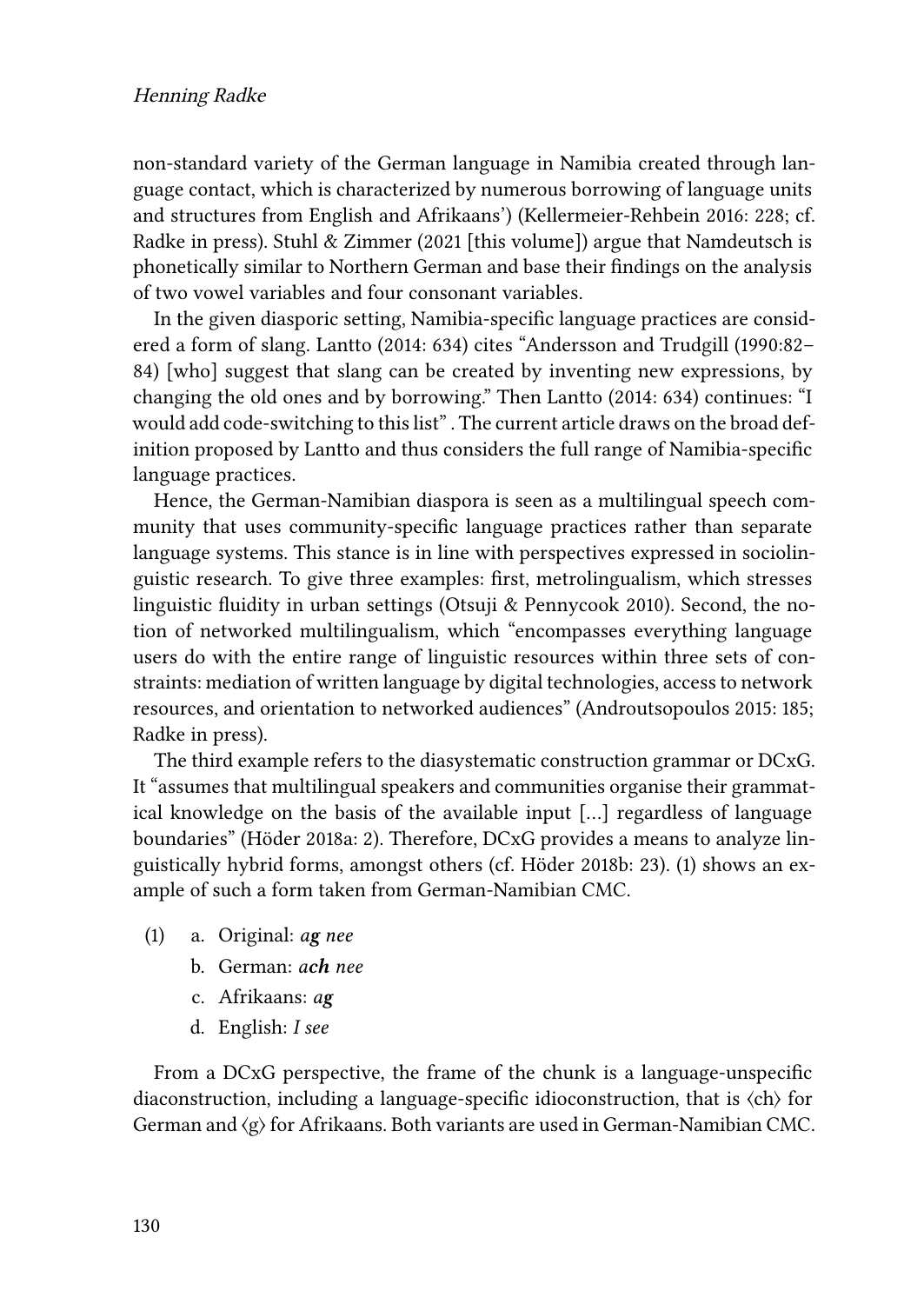They clearly indicate the language of origin, as they are subject to languagespecific spelling conventions. For this reason, DCxG refers to them as language markers([Höder 2018b:](#page-30-3) 23). More specifically, [\(1\)](#page-4-0) contains a graphematic language marker since it does not imply phonetic but rather graphematic variation. An DCxG analysis of these hybrid forms is provided in [\(2](#page-5-0)).

- <span id="page-5-0"></span>(2) a. Partially schematic diaconstruction: [a\_\_c*ch, g* nee 'I see']
	- b. Graphematic language marker: [C(*ch, g: g*) 〈CAfrikaans〉]
	- c. Graphematic language marker: [C<sub>(*ch*, g: *ch*)</sub> 〈C<sub>German</sub>〉]

[\(2](#page-5-0)) shows how the multilingual setting of Namibia is reflected in hybrid forms on a graphematic level. The component \_\_c*ch, g* indicates a consonant slot which can either be filled with <ch> or <g> (see [Höder 2018b:](#page-30-3) 16). It shows that both variants *ach nee* and *ag nee* coexist in German-Namibian CMC.<sup>4</sup> The variation between them can, therefore, be considered a community-specific practice within the German-Namibian diaspora and is part of what Höder describes as a crosslanguage constructional network of a multilingual community([Höder 2018b](#page-30-3):  $15)$ .<sup>5</sup>

The German-Namibian diaspora thus combines all necessary preconditions to test the given model outlined in Table [1](#page-3-0). In doing so, I conducted research at the interface of sociology, social psychology and sociolinguistics. The common epistemological interest of these disciplines focuses on the relationships between individuals and groups in social interaction. Sociology aims to explain human behavior through structural variables such as social norms and roles, whereas social psychology rather focuses on inner processes of the human mind, e.g., goals and attitudes (cf. [Jonas et al. 2014:](#page-30-4) 11). This paper combines both perspectives to shed more light on the role and function of language in society through the example of the German-Namibian community. In doing so, it builds a bridge to the field of sociolinguistics.

## **2 Methodology**

Not surprisingly, a study of mixed-mode groups requires a mixed-method approach, considering both FTF and CMC data. I therefore chose to combine FTFbased participant observation with correlation analysis of CMC data originating

<sup>4</sup>There are several other hybrid pairs used in German-Namibian CMC that can be analyzed in the same way, e.g., achso/agso, Juni/Junie, Musik/musiek, bis dann/bis dan, na klar/na klaar. <sup>5</sup>For an in-depth analysis of the constructional perspective and its role in analyzing grammatical arealisms in Danish and German, see [Höder \(2021](#page-30-5) [\[this volume\]\).](#page-30-5)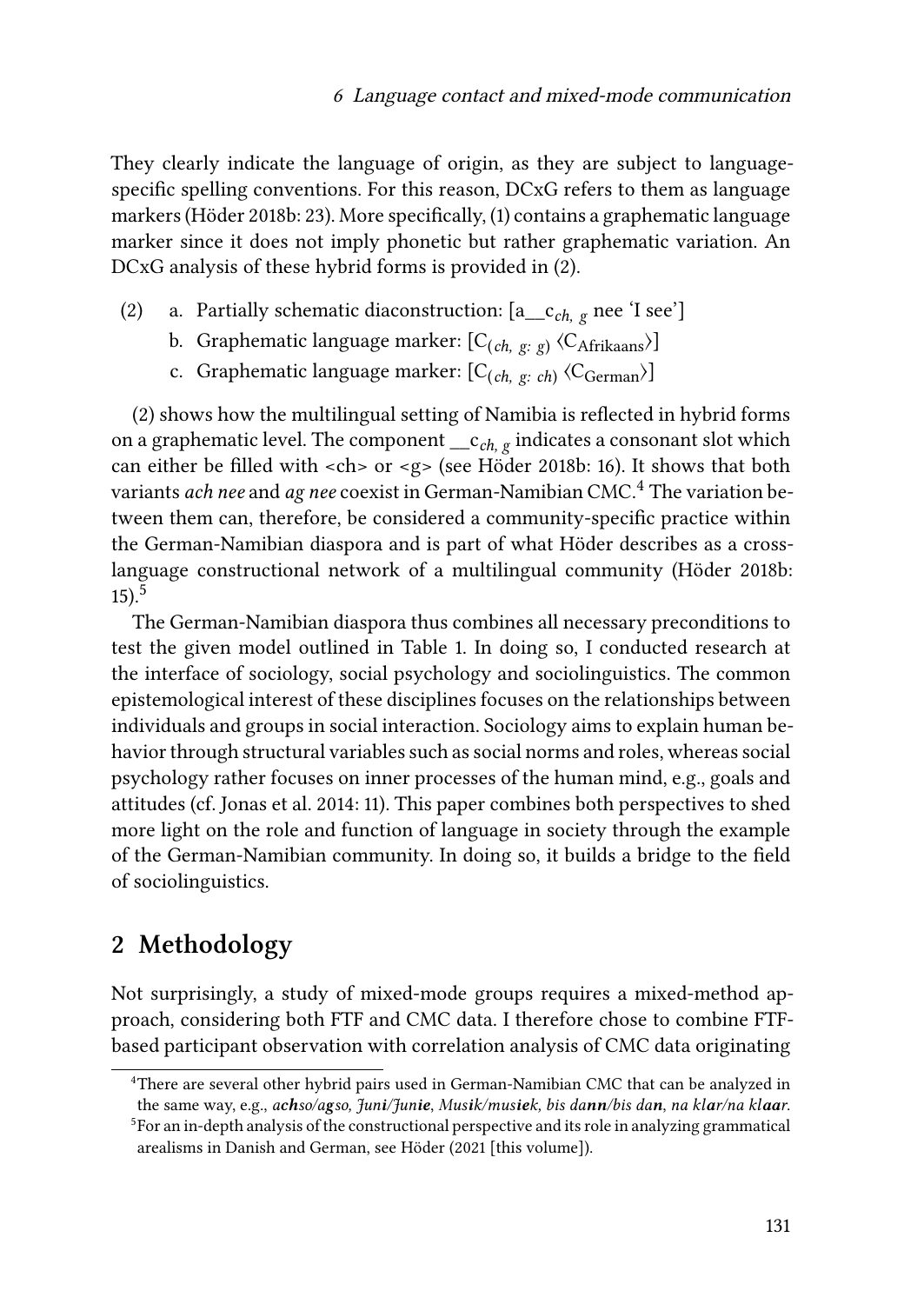#### Henning Radke

from the same group. Participant observation was conducted during the annual three-day NAMSA event in June 2019. It included direct observation, collective discussions, and participation in the activities of the group. These methods are part of the *participant as observer* role, which is one of the four major roles identified by [Gold \(1958\)](#page-29-6) and [Junker \(1960\).](#page-30-6) In this method, respondents are aware of the research being conducted. This approach "may be considered moderate participation by Spradley"([Howell et al. 2018](#page-30-7): 211; cf. [Spradley 1980:](#page-32-6) 58), with its main objective to maintain "a balance between 'insider' and 'outsider' roles that allows a good combination of involvement and necessary detachment to remain objective" [\(Howell et al. 2018](#page-30-7): 211; cf. [Spradley 1980:](#page-32-6) 58). Since NAMSA is an ingroup event par excellence, it was possible to obtain a genuine impression of ingroup speech practices, e.g., the usage of diasporic Namdeutsch.

However, participant observation bears the risk of collecting data with a subjective bias. For this reason, the applicability of my analysis was evaluated based on a three-fold process: by member-checking, by participatory peer-reviewing and by non-participatory peer-reviewing. Member-checking included the feedback of German-Namibians on the descriptive validity of§[3.](#page-7-0) Participatory peerreviewing included the feedback of a fellow outgroup member with profound knowledge of Namibian cultures and who was present during participant observation.<sup>6</sup> Non-participatory peer-reviewing included the feedback of fellow (socio-)linguists during three conferences in Berlin, Hanover and Göttingen.<sup>7</sup> These member checks aimed to enhance the internal validity of the collected data and the analysis presented in this paper.

Not surprisingly, FTF-based participant observation could only be conducted for NAMSA, as NiD is a CMC-only group with no FTF-platform. However, the application of correlation analysis to CMC data covered both groups, pointing out the importance of a mixed-method approach for this study (see [§4.2](#page-25-0)). The CMC data originate from social media and cover the linguistic output within NAMSA and NiD, as well as the sociodemographic metadata of their users, such as place of origin, place of residence and gender. The data were automatically exported to a spreadsheet using the add-on programme *Web Scraper*. Subsequently, the linguistic output could be annotated and correlated to the corresponding sociodemographic metadata. The resulting corpus consists of 2,178 comments: 67% or

<sup>&</sup>lt;sup>6</sup>Many thanks to Merrick Nock for his feedback.

<sup>7</sup>Many thanks to Horst Simon and Christian Zimmer for organizing the conference *German(ic) in language contact: Grammatical and sociolinguistic dynamics* (Berlin, 3–5 July, 2019) and the *Sommerkolloquium* (Hanover, 12–14 July, 2019), where I presented my analysis. Furthermore, I owe many thanks to Klaus A. Hess and the *Deutsch-Namibische Gesellschaft e.V.* for inviting me to speak at their *Wochenendseminar* (Göttingen, 27 October, 2019).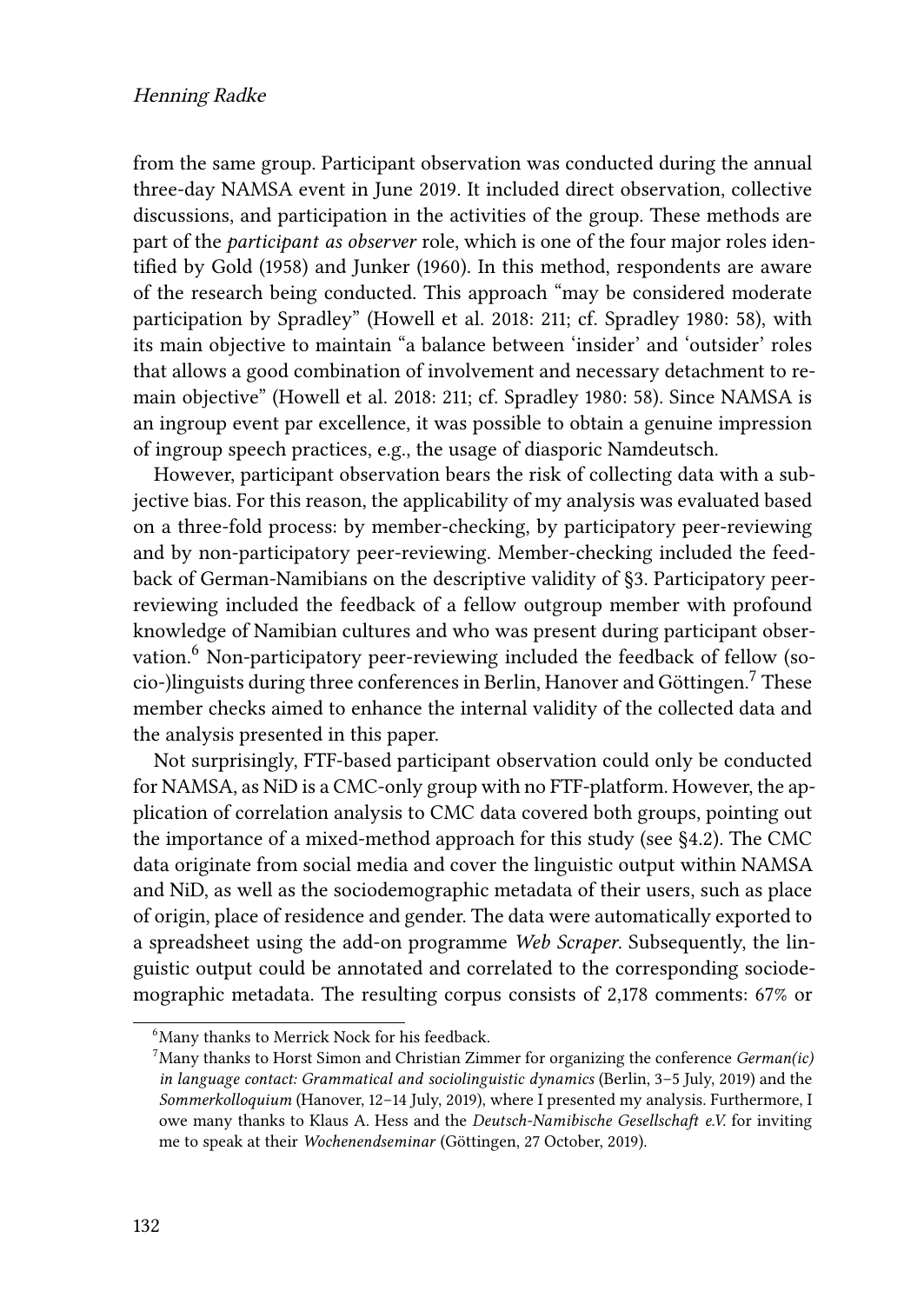1,451 comments were exclusively published in Standard German whereas 33% or 727 comments include Namibia-specific language practices on the orthographic, lexical or morphosyntactic level (see [Radke in press\)](#page-31-1).

This study thus combines traditional methods with new approaches to collect and analyze data. Participant observation was formalized in the 1950s, whereas CMC-based correlation analysis has gained significant importance in recent years. The mixed-method approach not only allows for a description of transnational networks within the German-Namibian community, it also sheds more light on the dynamics within mixed-mode groups and on the role of slang for the formation of ingroups and outgroups (§[3.2](#page-10-0)). First, I will turn to the findings made during participant observation ([§3.1](#page-7-1) and§[3.2](#page-10-0)).

## <span id="page-7-0"></span>**3 The dynamics of a mixed-mode group**

#### <span id="page-7-1"></span>**3.1 FTF communication within NAMSA**

In this section, I will address the model outlined in Figure [1](#page-8-0) to lay bare the multilingual dynamics within the mixed-mode group of NAMSA. It is hypothesized that contact-induced vernacular items are resemiotized from FTF to public and from spoken to written mode when the group communicates in CMC. Thereby, these items are highlighted as ingroup identity markers and frequently reoccur in CMC. The following figure shows the interplay between FfF and CMC. It also addresses the linguistic behavior of ingroup members and its social psychological and sociological parameters.

Figure [1](#page-8-0) shows that the transnational networks of German Namibians are based in an ongoing language contact situation in Sub-Saharan Africa. Besides Namibia, they extend across several other countries with Germany and South Africa being the main destinations for the German-Namibian diaspora. The most influential contact languages are Afrikaans and English; indigenous languages of Namibia have had limited influence on their ingroup speech [\(Böhm 2003;](#page-29-2) [Dück](#page-29-3) [2018;](#page-29-3) [Kellermeier-Rehbein 2015](#page-30-0); [2016](#page-30-1); [Nöckler 1963;](#page-31-2) [Pütz 1991](#page-31-3); [Wiese et al. 2014;](#page-32-1) [2017](#page-32-2); [Wiese & Bracke 2021](#page-32-3); [Zimmer forthcoming](#page-32-7); [Zimmer et al. 2020](#page-32-8)). The sustainable language contact has led to the evolution of the vernacular Namdeutsch. Transnational networks between Germany and Namibia were formalized in the early 1960s by an initiative of Rosemarie Bernhardt, a young German Namibian who established the annual SWASA event (since 1990: NAMSA) during Pentecost (cf. [Radke 2019a\)](#page-31-7). In the first decade of its existence, the network was maintained by letter mail. With the rise of CMC, the communication and the organization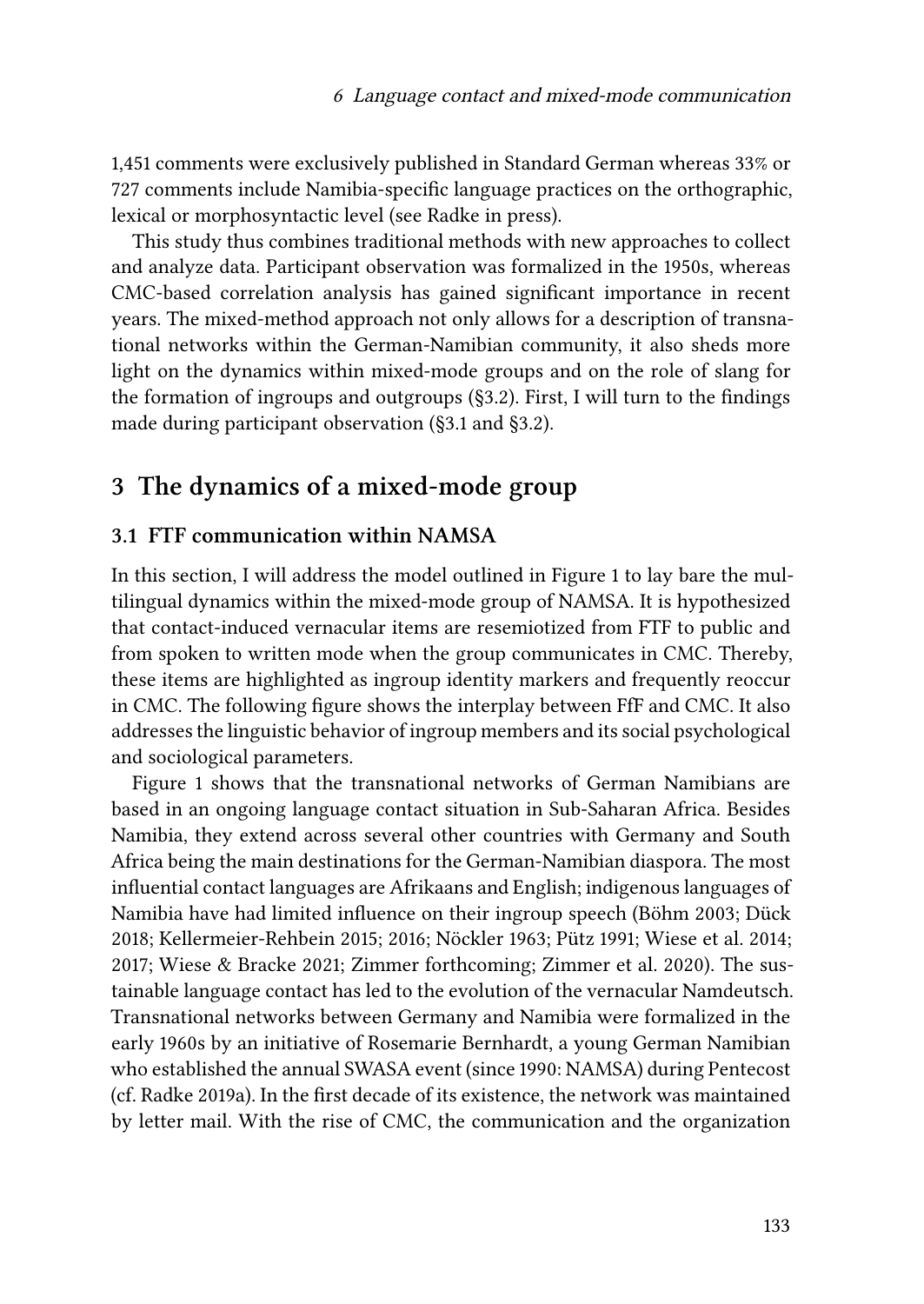<span id="page-8-0"></span>

1 see Wiese & Bracke (2021)

Figure 1: The social context of Namdeutsch

of NAMSA became digitized, first through its own forum and later on social media. In 2014, a digital NAMSA group was established on Facebook, reaching the landmark of 1,300 members five years later. Thus, NAMSA started as a singlemode group in the 1960s for mostly young Namibians, supported by postcard communication, and transformed into a mixed-mode group some 40 years later.

Due to technological progress, the CMC-mode has gradually gained importance for the NAMSA group([Radke in press\)](#page-31-1). Both FTF communication and CMC contribute to the development of social group cohesion, especially during the annual NAMSA event. There, members develop, maintain and deepen their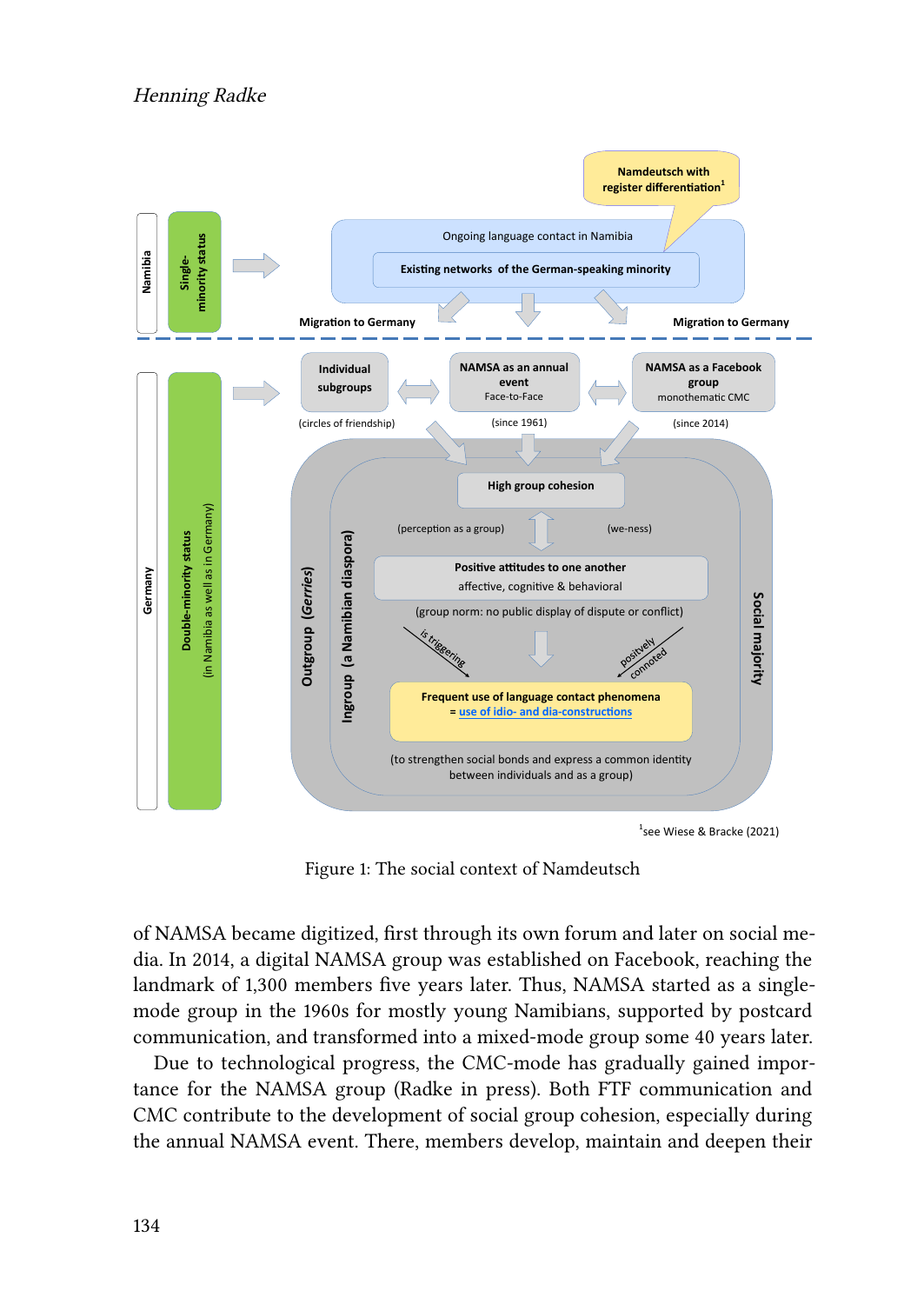sense of "we-ness" and belonging to the group as a whole. They deploy a positive attitude towards one another, which is expressed in their affective, behavioral, and cognitive manners: they expect to meet old friends, make new ones, have a good time and exchange thoughts about Namibia-related topics in the middle of Germany. These expectations are central to their cognition. They are either based on prior experiences at NAMSA or created through story-telling of friends and acquaintances and mediated through social media. Cognition and affection interact with each other and so most participants expressed feelings of pleasant anticipation and joy when talking about (the upcoming edition of) NAMSA. Whoever they meet during the event will most likely be an ingroup member and will be treated as such. A positive attitude is shared by the overwhelming majority of the group members and leads to a central group norm, implying that public display of dispute or conflict is not welcomed. At least some of the group members explicitly referred to this norm, which they greet with approval. Consequently, behavior violating the norm meets with disapproval by other members, in FTF communication as well as in CMC. Although the multilingual inventory for polemic language use is at their disposal (especially in Afrikaans with its descriptive compounds and phrasemes), ingroup members hardly ever use it in public FTF settings and CMC.<sup>8</sup>

The aforementioned environment provides an ideal setting to trigger the use of language contact phenomena or Namibia-specific language practices, such as code-switching/mixing, ad-hoc borrowing and the use of Namdeutsch to strengthen social bonds and express a common identity between group members and the group as a whole. Key slang words reflect the construction of an ingroup and outgroup on a linguistic level: the social majority in Germany is referred to as *gerries*, whereas ingroup members are often addressed as *oukies*. Both terms are a result of language contact in Namibia: *oukie* is an Afrikaans borrowing (see [§3.4](#page-14-0)), whereas *Gerrie* has evolved from the English word *German* during World War One.<sup>9</sup>

The dynamics of ingroup construction are further supported by the fact that the German-Namibian diaspora represents what I call a double minority: they amount to 1% of the population in their home country and thus draw on existing networks that are relatively easy to survey. Upon arrival in Germany, many of them indeed speak the language of the social majority (at least in its standard form) and have a sense of "German-ness". However, they grew up in Sub-Saharan

<sup>&</sup>lt;sup>8</sup>This observation does not necessarily mean that the no-conflict norm also privately applies to all individual circles of friendships linked to the group at any given time.

<sup>9</sup> See <https://www.etymonline.com/word/Jerry> (29 June, 2020).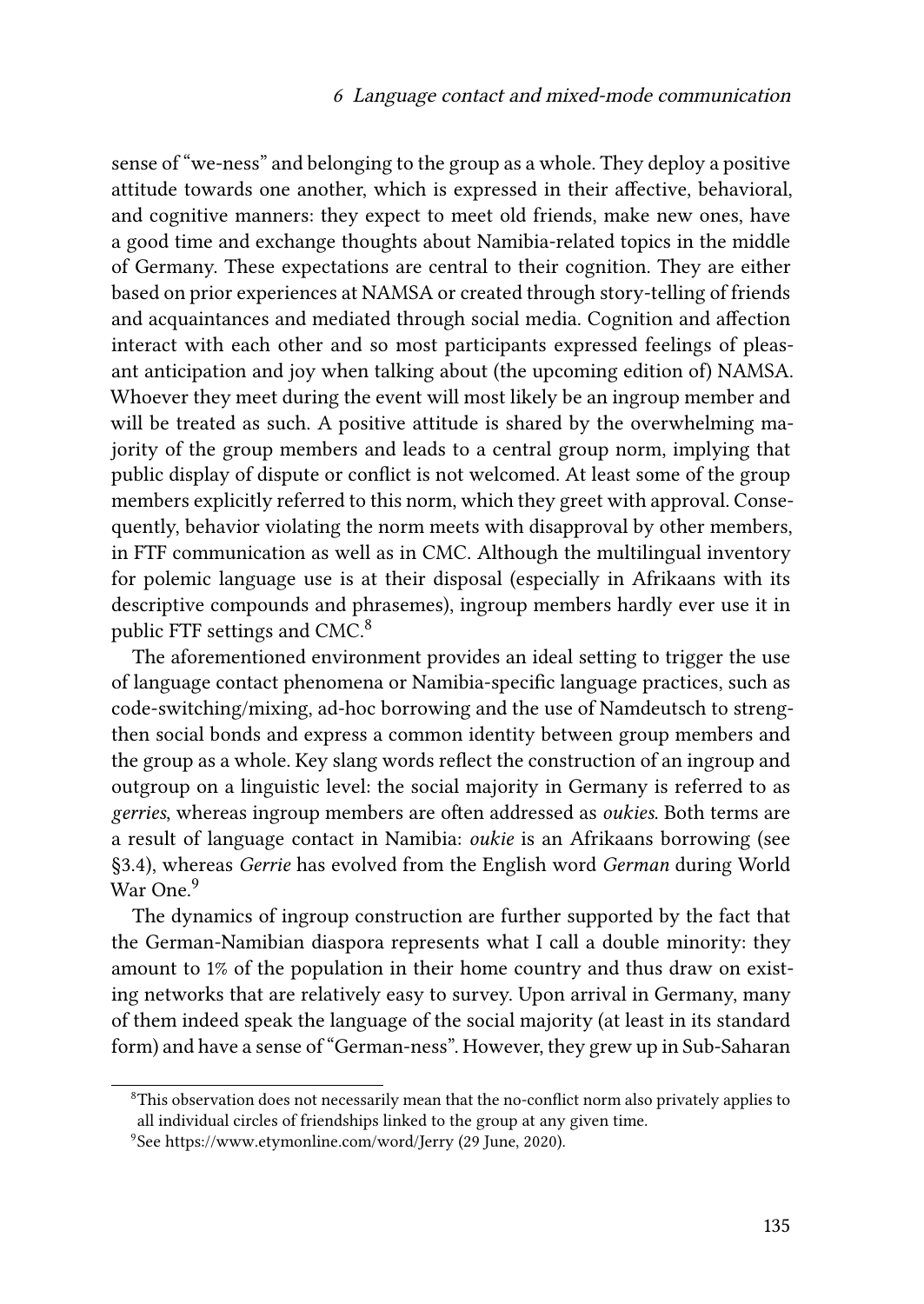#### Henning Radke

Africa, in a country with different societal, economic and environmental conditions. Hence, they are German-Namibians,<sup>10</sup> but not German-Germans, which makes many of them feel different (to a greater or lesser degree) from the (perceived) social majority in Germany.<sup>11</sup> During collective discussions, respondents confirmed that they had felt foreign in the initial stages of their stay in Germany. Therefore, the double minority status promotes ingroup construction and, in fact, triggers the use of language contact phenomena.

#### <span id="page-10-0"></span>**3.2 Ingroup and outgroup communication**

Figure [2](#page-11-0) shows the typical characteristics of ingroup and outgroup communication that are maintained by the transnational networks of the German Namibians in both CMC and FTF settings.

The construction of an ingroup and an outgroup prompts two different linguistic styles among the community: ingroup communication features the frequent use of Namibia-specific language practices, whereas outgroup communication is predominantly characterized by Standard German and a (conscious) effort to avoid Namibia-specific language practices, i.e., slang. This observation applies to both lexical and morphosyntactic variants. However, the latter is less accessible to human consciousness. Hence, during outgroup communication, the ingroup members are more likely to unconsciously use linguistic structures of Namibian origin other than lexical borrowings. Awareness and use of such structures differ considerably from individual to individual.

To give an example: during the annual NAMSA event, an ingroup member talked to a local taxi driver on the telephone. Clearly, the driver was an outgroup member. So, the telephone call started off in Standard German until the moment when they both discussed the taxi prices. The ingroup member posed the following question:

<span id="page-10-1"></span>(3) Wieviel how.much go.prs.3sG that cost.inF **geht** das kosten? 'How much will it cost?'

([3\)](#page-10-1) shows the Namibia-typical use of the verb *gehen* as a future auxiliary.<sup>12</sup> In European German, a form of *werden* (English: *will*) is the only auxiliary to mark

<sup>&</sup>lt;sup>10</sup>Or Namibian-Germans or German-speaking Namibians, depending on the individual perception of each ingroup member.

<sup>&</sup>lt;sup>11</sup>See the article "Integration mit besten Voraussetzungen" written by Katharina Herrle in which she describes her feeling of being an "Ausländer ohne Ausländerbonus" ('a foreigner without the benefits of being one') when she first came to Germany [\(Herrle 2016](#page-30-8): 66).

 $12$ This is probably due to language contact with Afrikaans and/or English (cf. [Shah 2007:](#page-31-8) 33; [Radke 2019b](#page-31-9): 234–235).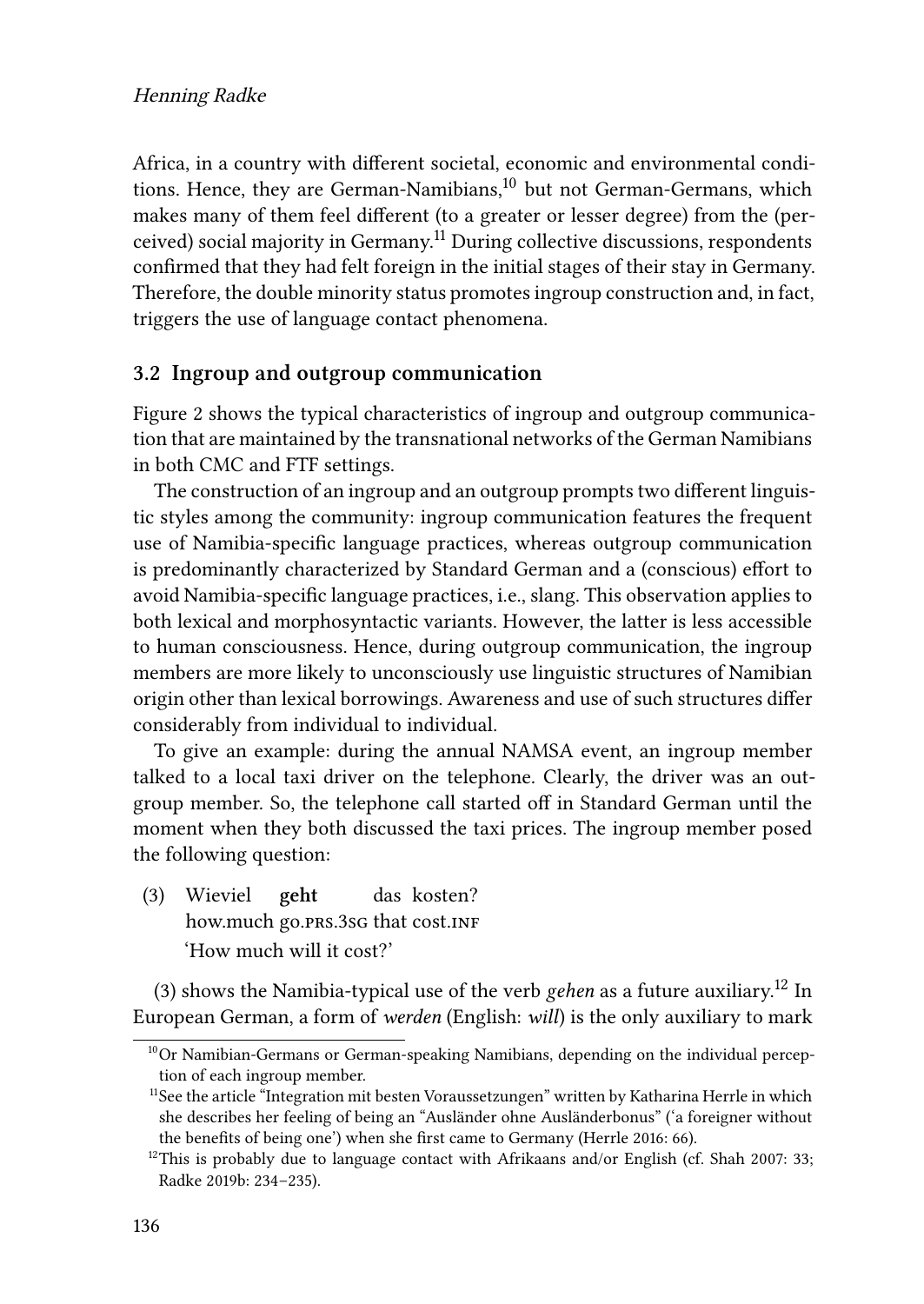

<span id="page-11-0"></span>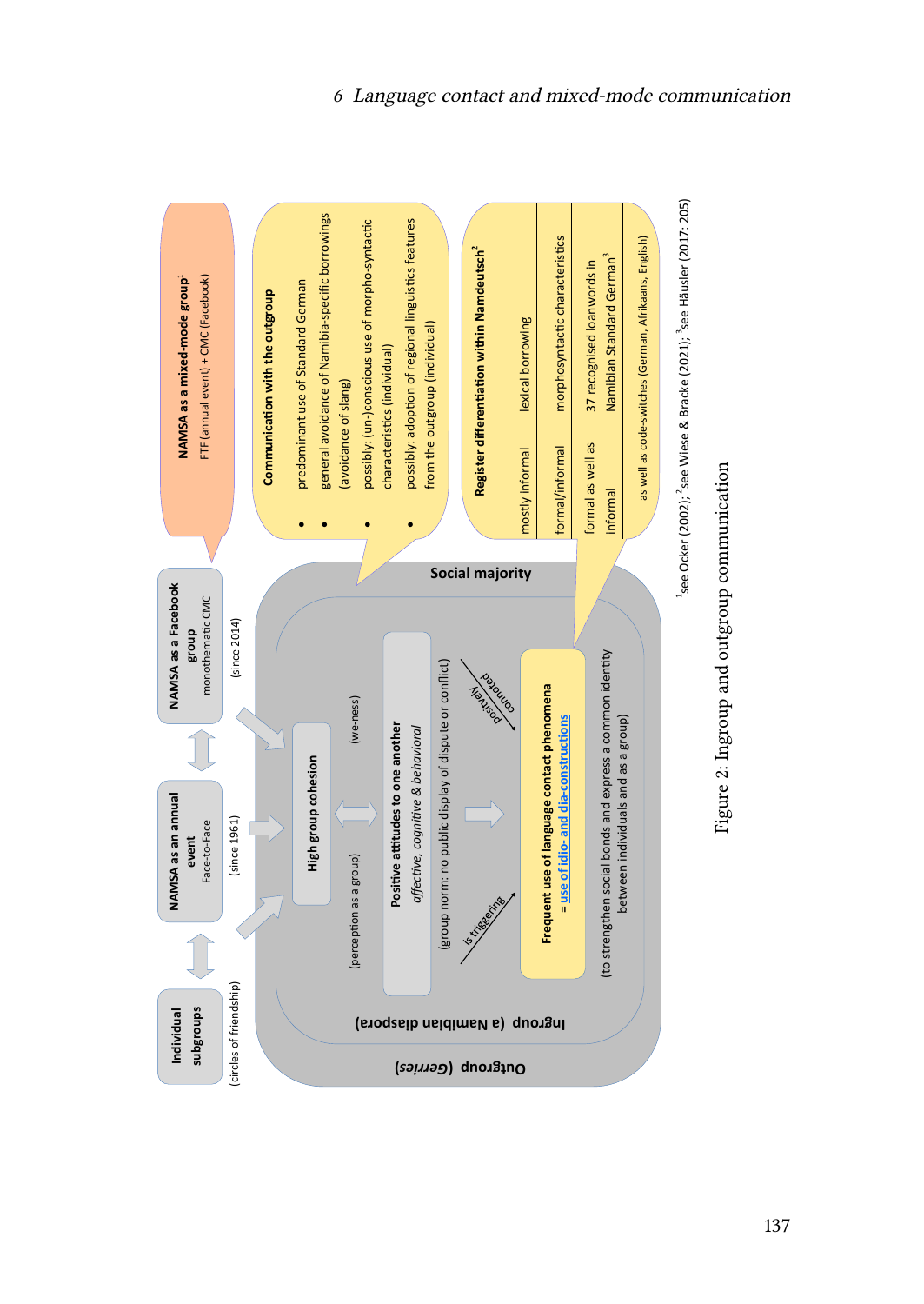the future tense.<sup>13</sup> However, at the time of the telephone call, the ingroup member was not aware of the markedness that a *gehen*-construction would have for his interlocutor. The use of this construction may have further been prompted by the Namibian character of the environment: the telephone call took place towards the end of NAMSA, making it likely that the ingroup member had been using Namibia-specific language practices for almost three days in a row. In other words, he was in a multilingual mode (cf. [Höder 2018b:](#page-30-3) 7), as everyone around him shared the same languages and he felt comfortable enough to join in (cf. [Gros](#page-29-7)[jean 2012](#page-29-7): 2). The telephone call required a switch into the monolingual mode, which the ingroup member maintained on the lexical level. However, Namibiaspecific language practices with a lesser degree of consciousness, such as tense marking, became reactivated due to the linguistic setting.

Unlike outgroup communication, ingroup discourses are characterized by the frequent use of Namdeutsch and Namibia-specific language practices, such as code-switching between German, Afrikaans, and English. [Wiese & Bracke \(2021\)](#page-32-3) show that German-Namibians deploy different registers in Namdeutsch according to the level of formality of the communicative setting. Lexical borrowings are "stärker mit informellen Gesprächen assoziiert […], während das formelle Register nah am Standarddeutschen in Deutschland ist" ('Lexical borrowing is more associated with informal conversations, while the formal register is close to Standard German in Germany'; [Wiese & Bracke 2021:](#page-32-3) 290). However, even formal registers include Namibia-typical borrowings and grammatical patterns and indicate the existence of Namibian Standard German([Wiese & Bracke 2021\)](#page-32-3). [Ammon et](#page-28-1) [al. \(2016\)](#page-28-1) recognized 37 loanwords as being part of Namibian Standard German such as the onomasiological variants *Bakkie* (for *Laster* = 'pick-up truck'), *Pad* (for *Weg*, *Straße* = 'path', 'street', 'road') and *Permit* (for *Genehmigung*, *Erlaubnis* = 'permit') or culture-specific terms such as *Biltong* ('dried meat'), *Braai* ('BBQ') and *Veld* ('a type of open and rural landscape in Southern Africa')([Häusler 2017](#page-30-9): 206–207). One of the criteria for the terms to be recognized as Namibian Standard German was the frequent use in official language domains such as newspapers. Figure [2](#page-11-0) shows the dichotomy between ingroup and outgroup communication in relation to the sociological and social psychological dynamics of group formation for NAMSA. Therefore, it stresses the importance of a holistic perspective on ingroups to understand the dynamics that evolve through social interaction.

<sup>&</sup>lt;sup>13</sup>The future with *werden* is the marked choice to indicate the future tense and includes an epistemic notion. The present tense is the unmarked choice and is often used when a temporal adverb or the context indicate future meaning instead. This applies to European and Namibian German.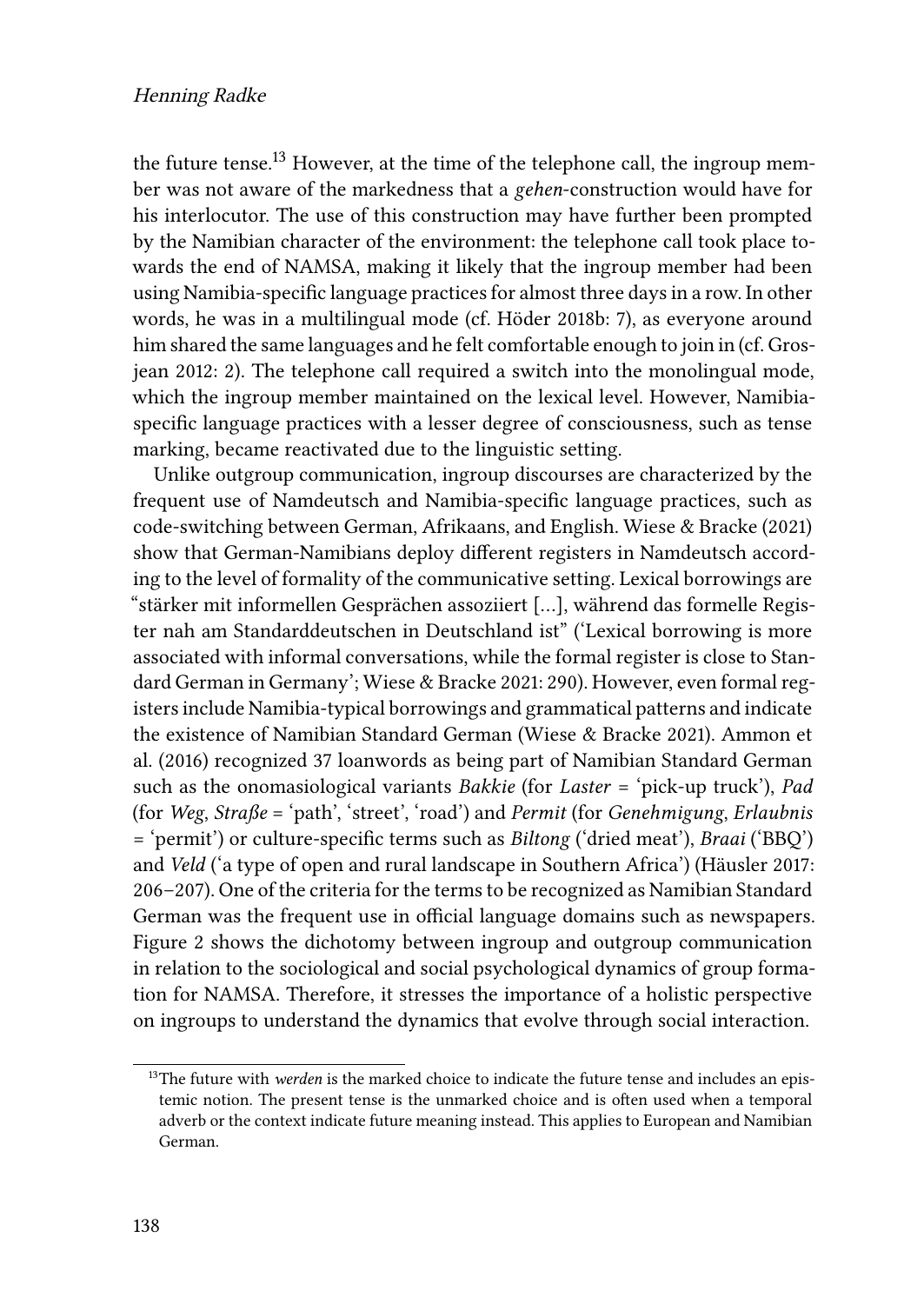#### **3.3 Mixed-modes and group cohesion**

Since NAMSA provides a reoccurring platform for FTF communication, it is likely to have a positive effect on the group cohesion among its members. The correlation between cohesion and FTF communication has been discussed in only a few studies. [Ocker \(2002\)](#page-31-10) investigated the interplay between workgroup cohesion, conflict management, and satisfaction. These aspects can be considered key forces "causing members to remain in their group"([Carron et al. 1985:](#page-29-8) 246–247; cf. also [Brawley et al. 1987:](#page-29-9) 276 and [Festinger et al. 1950\)](#page-29-10). According to [Ocker \(2002](#page-31-10): 1), mixed-mode groups are more cohesive than single-mode groups: "Members of mixed-mode groups rated their groups higher in terms of cohesiveness, the ability to manage conflict, and all aspects of satisfaction". These findings provide a first hint that mixed-mode groups, in general, develop a higher degree of cohesion. However, it is important to carefully define this term. According to [Shin](#page-31-11) [& Song \(2011:](#page-31-11) 127), "cohesion is a multidimensional construct that encompasses both social and task aspects of the group process" (cf. also [Brawley et al. 1987](#page-29-9): 276; [Carron et al. 1985\)](#page-29-8). Thus, there are different types of cohesion:

[...] social cohesion is defined as the degree to which an individual is attracted to the group because of his or her positive relationships with other group members. However, task cohesion refers to the degree to which an individual is attracted to the group because of his or her shared commitment to group tasks [\(Shin & Song 2011:](#page-31-11) 127; cf. also [Brawley et al. 1987](#page-29-9): 276)

In this regard, too, mixed-mode groups have a higher potential to develop and maintain a coherent group feeling, as the two "different types of cohesion can be developed through different modes of communication or interaction" [\(Shin &](#page-31-11) [Song 2011](#page-31-11): 136).

The findings suggest that time spent in FTF communication significantly predicted group social cohesion, but time spent in CMC did not. […] These results suggest that FTF communication contributes to the social aspect of mixed-mode groups and that CMC is beneficial to their task-related aspect. ([Shin & Song 2011](#page-31-11): 126)

What Shin and Song describe, also applies to NAMSA: here, CMC is predominantly used to organize an annual FTF meeting during Pentecost. Therefore, it serves to distribute information on location, time and other practical matters, and to welcome new members. Hence, NAMSA functions as a predominantly task-related CMC group with the main purpose of organizing an FTF event in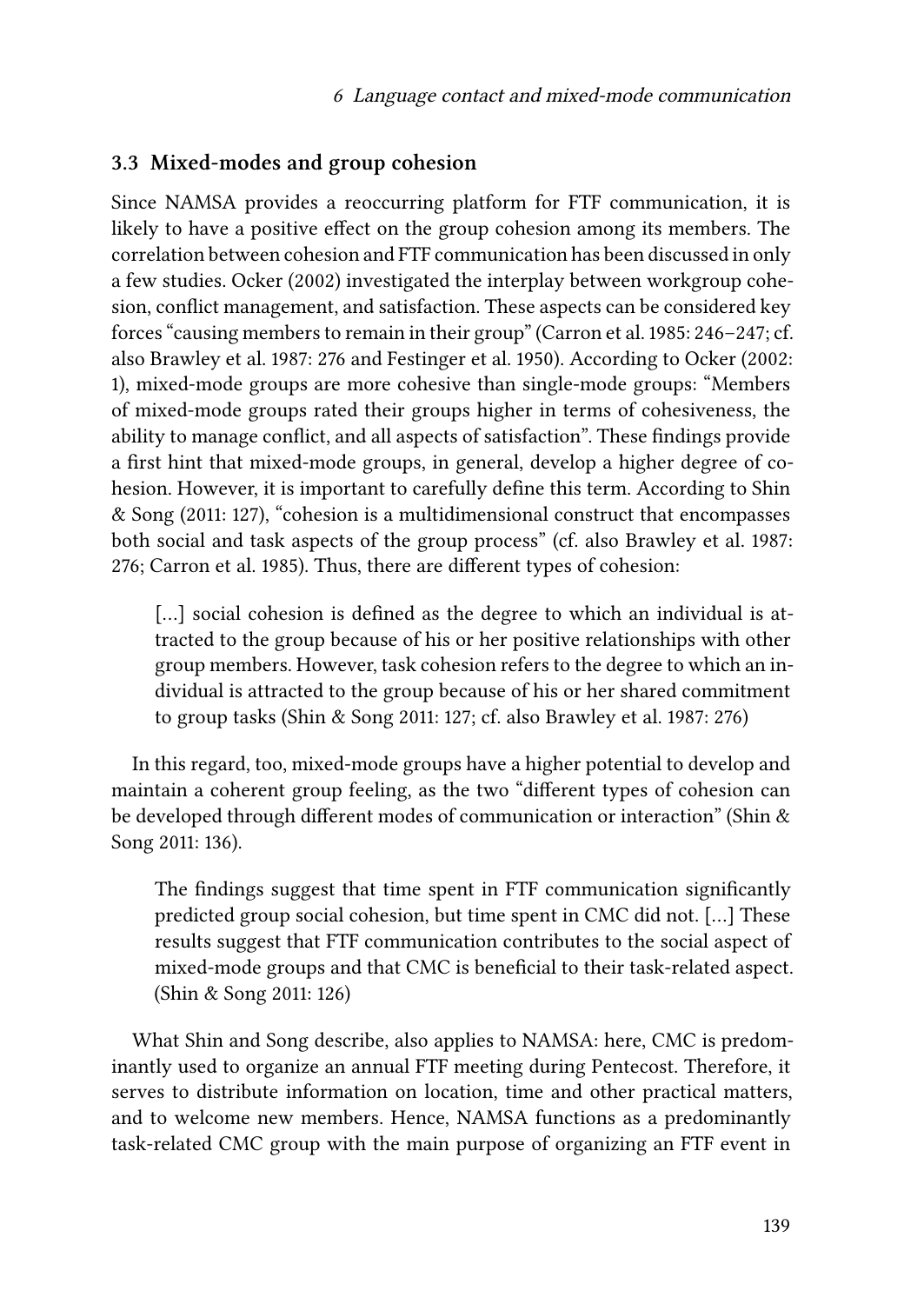#### Henning Radke

which the social aspect of group cohesion is central.<sup>14</sup> In this respect, the German-Namibian diaspora combines both task- and social-related modes. However, in the (immediate) period after each NAMSA event, the CMC group also serves as a virtual platform for continuing experiences of the FTF setting: many members post photos taken during the event and subsequently comment on them. This way, members relate to the social aspect of the group process by bringing it up in CMC, as can be seen in [\(4](#page-14-1)). Namibia-specific language practices are highlighted in bold.

- <span id="page-14-1"></span>(4) a. Julia: *Vielen Dank an alle für dieses herrliche Wochenende und das Stück Heimat-Feeling* 'Thanks a lot to everyone for the wonderful weekend. It gave me a feeling of home  $\bullet\bullet$ 
	- b. Britta: *Das war mooi* 'It was nice'

#### <span id="page-14-0"></span>**3.4 NAMSA: Slang and identity in CMC**

#### **3.4.1 Afrikaans-based keywords**

I will now turn the focus on CMC-based language practices. The following question takes center stage: does multilingual slang serve as a marker for ingroup identity in CMC among the German-Namibian diaspora? I will, therefore, draw on a corpus-based analysis of the most frequently used keywords, all of which are borrowings from Afrikaans. To identify these keywords, I used an automated word frequency counter.<sup>15</sup> The resulting list indicates all words (or word combinations) that exist in a given text corpus. Furthermore, it provides the absolute number of their occurrences. Subsequently, the list can be exported to a spreadsheet. The Afrikaans-based borrowings were manually lemmatized and orthographically harmonized. In doing so, all inflected forms and orthographic variants of a given word could be analyzed as a single item (e.g., *mooi, moi, mooie, mooier, mooies, mooije, mooin* were counted as *mooi* 'beautiful', 'nice'). The resulting frequency list of Afrikaans-based keywords can be seen in Figure [3](#page-15-0).

The list of keywords contains four categories of borrowings: first, the interjection *jirre/jerre* and the modal particle *mos.* Both are typical signs of orality which

<sup>&</sup>lt;sup>14</sup>Information on other practical matters, such as housing in Germany, is common as well. However, the main focus remains on the NAMSA event.

<sup>15</sup>[https://www.gillmeister-software.de/online-tools/text/keywortdichte-berechnen-fuer](https://www.gillmeister-software.de/online-tools/text/keywortdichte-berechnen-fuer-seo.aspx)[seo.aspx](https://www.gillmeister-software.de/online-tools/text/keywortdichte-berechnen-fuer-seo.aspx) (23 June, 2020).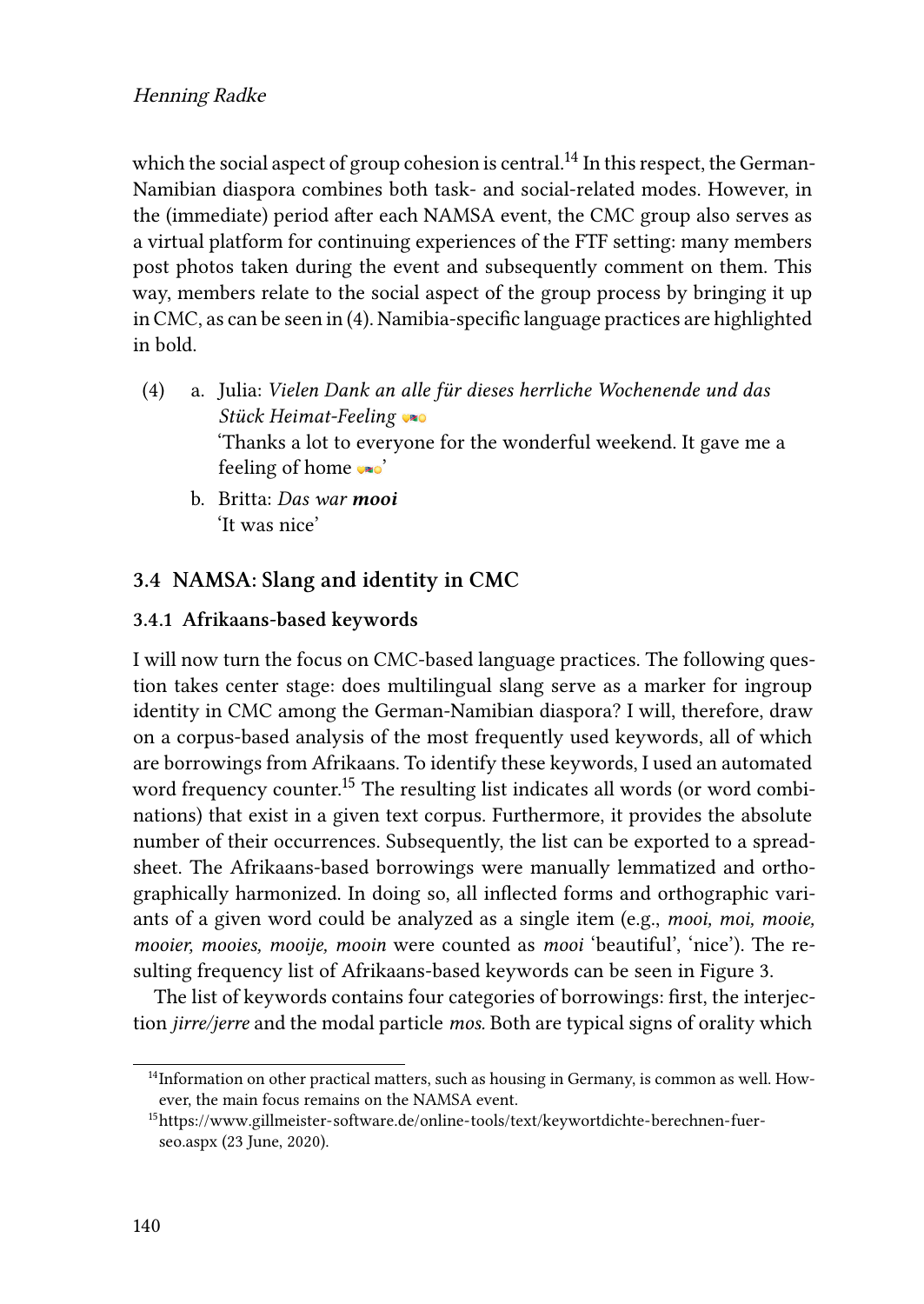<span id="page-15-0"></span>

Figure 3: Afrikaans-based keywords in German-Namibian CMC.  $ou/oukie(s) = 'dude(s)', 'mate(s)', 'guy(s)'; *biltong = 'dried meat'; net =*$ 'only'; *mooi* = 'beautiful', 'nice'; *lekker* = 'delicious', 'pleasant', 'nice'; *bikkie* = 'a bit'; *kak* = 'shit'; *plek/plekke* = 'place(s)', 'venue(s)'; *jerre/jirre* = interjection; *mos* = modal particle; *gees* = 'mood'

is in line with CMC seen as a written form close to spoken language. Furthermore, they can be used for appellative and expressive purposes, such as in([5\)](#page-15-1) and $(6)$  $(6)$ .<sup>16</sup>

- <span id="page-15-1"></span>(5) **Jerre oukie** hast du dich erst jetzt von Namsa erholt? wow oukie have you REFL only now from NAMSA recovered? 'Wow oukie, have you only just recovered from NAMSA?'
- <span id="page-15-2"></span>(6) aber hey wir liken das Leben **mos** but hey, we like the life **particle** colorful bunt! 'But hey, after all we like it when life is colorful.'

The second category includes the adjectives *mooi* ('beautiful', 'nice') and *lekker* ('delicious', 'pleasant', 'nice'), which are used to express politeness, reassurance and a positive attitude towards one another. Third, the downtoners *bikkie* ('a bit')

<sup>&</sup>lt;sup>16</sup>All Afrikaans-based words are written in bold and all English-based words are underlined.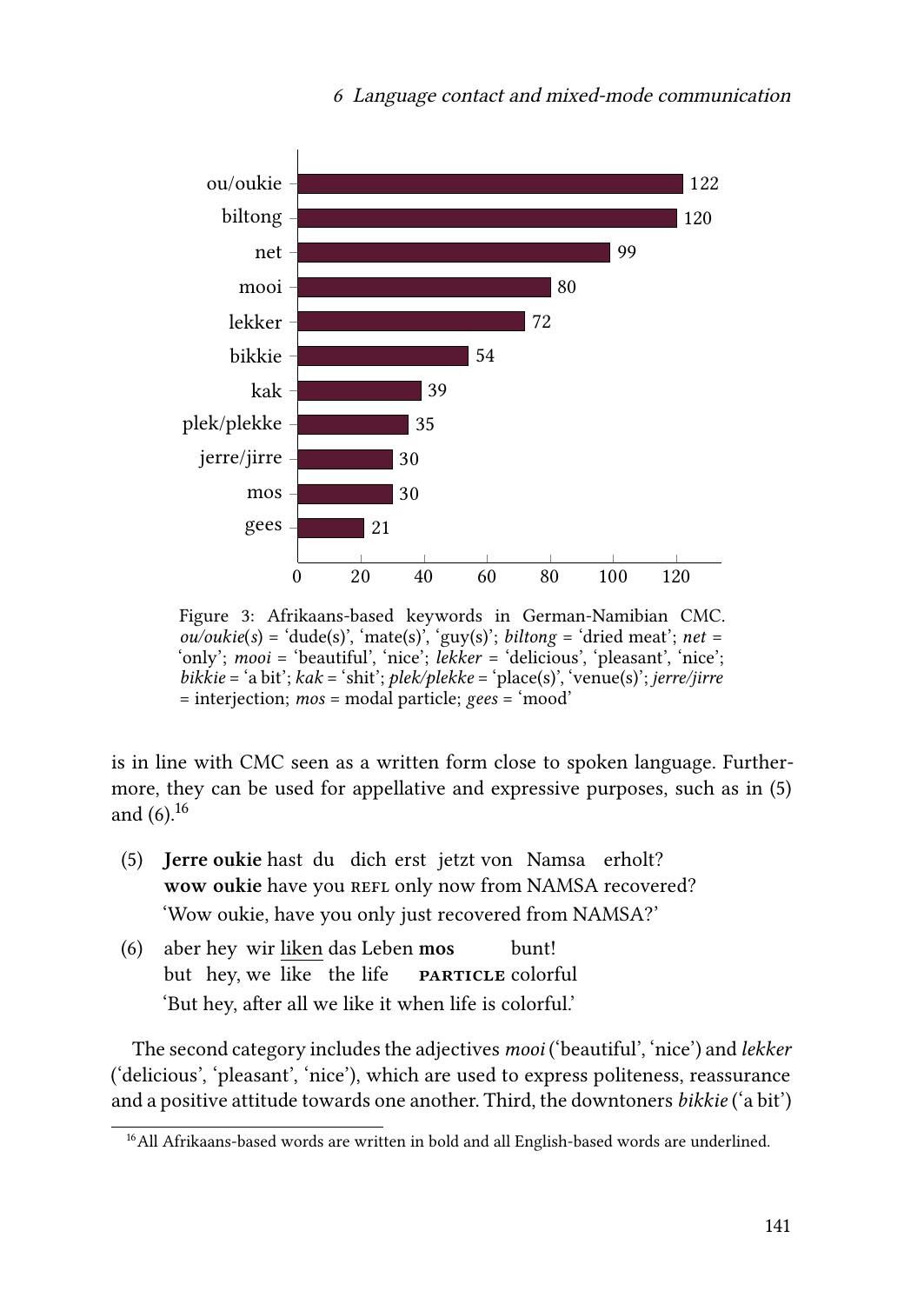and *net* ('just', 'only') serve to reduce the force of another word or phrase. Therefore, they too are often part of politeness strategies. And fourth, the four most frequently used nouns of Afrikaans origin are *ou/oukie* ('dude'), *biltong* ('dried meat'), *gees* ('mood'), and *plek/plekke* ('venue'/'venues'). *biltong* is a culturespecific term that denotes dried, cured meat typically made in Southern African countries. Therefore, it carries the local flavor of Namibian (and South African) cultures. In German-Namibian CMC, it can be subject to ad-hoc composition such as in *Gesundheitsbiltong* ('health-stimulating biltong'). *ou/oukie* and *gees* often serve to address other users and to prompt positive reactions, as can be seen in [\(7](#page-16-0)) and [\(8\)](#page-16-1):

- <span id="page-16-0"></span>(7) **Lecker** man. Bringt alle **stief gees** mit! **great** man bring all **much mood** along 'Great, man. Bring good vibes with you!'
- <span id="page-16-1"></span>(8) Mark hat **gees** heute Mark has **mood** today 'Mark is keen today.'

*plek/plekke* is an exceptional case among the most frequent keywords, as it does not bear any expressive or appellative meaning in itself. Its frequency is rather caused by the monothematic setup of NAMSA, in which members often discuss suitable venues to hold the FTF event. To indicate the concept of "venue", users often use the Afrikaans word *plek/plekke*. Another exceptional keyword is the pejorative *kak* ('shit'), since it bears a derogatory meaning that potentially violates the norms of individuals and groups. However, *kak* is not used in an offensive way towards other members in the first place, but rather serves as a descriptive or expressive intensifier. In that respect, it does not seem to violate any norm within German-Namibian CMC, as can be seen in([9\)](#page-16-2) and [\(10](#page-16-3)):

- <span id="page-16-2"></span>(9) Mal abwarten […] weil once wait […] because the connection is **shit**. die Verbindung ist **Kak** 'Let's wait because the connection is bad.'
- <span id="page-16-3"></span>(10) Ohne **Kak**? **Jerre** nice welche Daten? without **shit wow** nice which dates 'Seriously? Wow, nice. Which dates?'

Although *kak* is a term of disparagement, it is predominantly used in a neutral way. Therefore, it does not counteract the functions of the aforementioned keywords, all of which are mostly used for appellative and expressive purposes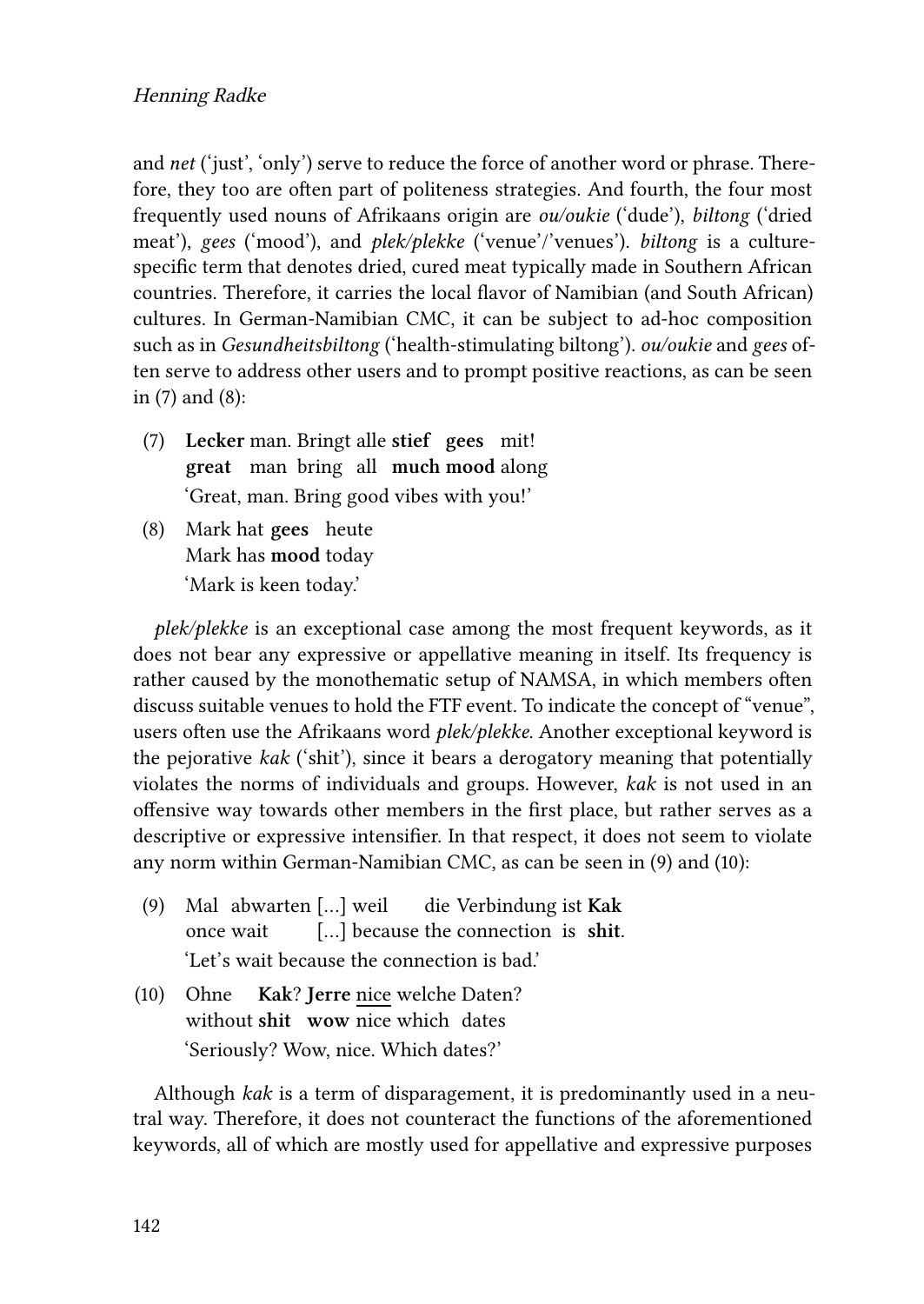to show a positive attitude towards the group. However, do these multilingual keywords also serve to construct ingroups and outgroups? To answer this question, I will turn to the most frequently used keyword in German-Namibian CMC: the term *ou/oukie.* As a singular noun it refers to a male person ('dude', 'mate', 'guy') whereas the plural form *oukies* can be used as a gender-neutral term in the sense of '(you) guys'. In§[3.4.2](#page-17-0), I will examine whether it is used to create linguistic identities and, hence, a notion of inclusiveness versus exclusiveness in German-Namibian CMC.

#### <span id="page-17-0"></span>**3.4.2 Inclusiveness versus exclusiveness**

"Linguistic identities are double-edged swords because, while functioning in a positive and productive way to give people a sense of belonging, they do so by defining an 'us' in opposition to a 'them'" [\(Joseph 2006](#page-30-10): 261). The construction of such an "us" versus a "them" through Namibia-specific language practices is shown in  $(11-13).^{17}$ 

- <span id="page-17-1"></span>(11) Dennoch hier noch mal an die Frage erinnert, ob wir hier auch **oukies** und ladies in Berlin haben :-)Vielleicht sucht ja auch jemand ein Zimmer in Berlin, während der Zeit, in der ich unten bin [in Namibia]. 'Still, coming back to the question of whether there are also **oukies** and ladies in Berlin :-) Maybe someone is looking for a room in Berlin when I'm down there [in Namibia].'
- <span id="page-17-3"></span>(12) ein paar **Oukies** aus München haben die **Gees** und organizen es dieses Jahr ... Für Euch nicht Gerries 'A few **oukies** from Munich are keen and will organize it this year... Not for you, gerries.'
- <span id="page-17-2"></span>(13) Definitely!!! **Oukies** kriegen nie genug...

'Definitely!!! **Oukies** can never get enough...'

[\(11](#page-17-1)[–13](#page-17-2)) imply different levels of ingroup and outgroup construction through the use of Namibia-specific borrowings. In [\(11](#page-17-1)), a German Namibian user offers to sublet his room in Berlin, as he is planning an extended stay in Namibia. He wonders whether there are any *oukies und ladies* who may be interested in his offer. In doing so, he indicates his preference to rent out his room to an ingroup

<sup>&</sup>lt;sup>17</sup>The following examples are not provided with glossings since the discursive meaning of the term *oukie* takes center stage. Therefore, morphosyntactic details are not crucial for the argumentation.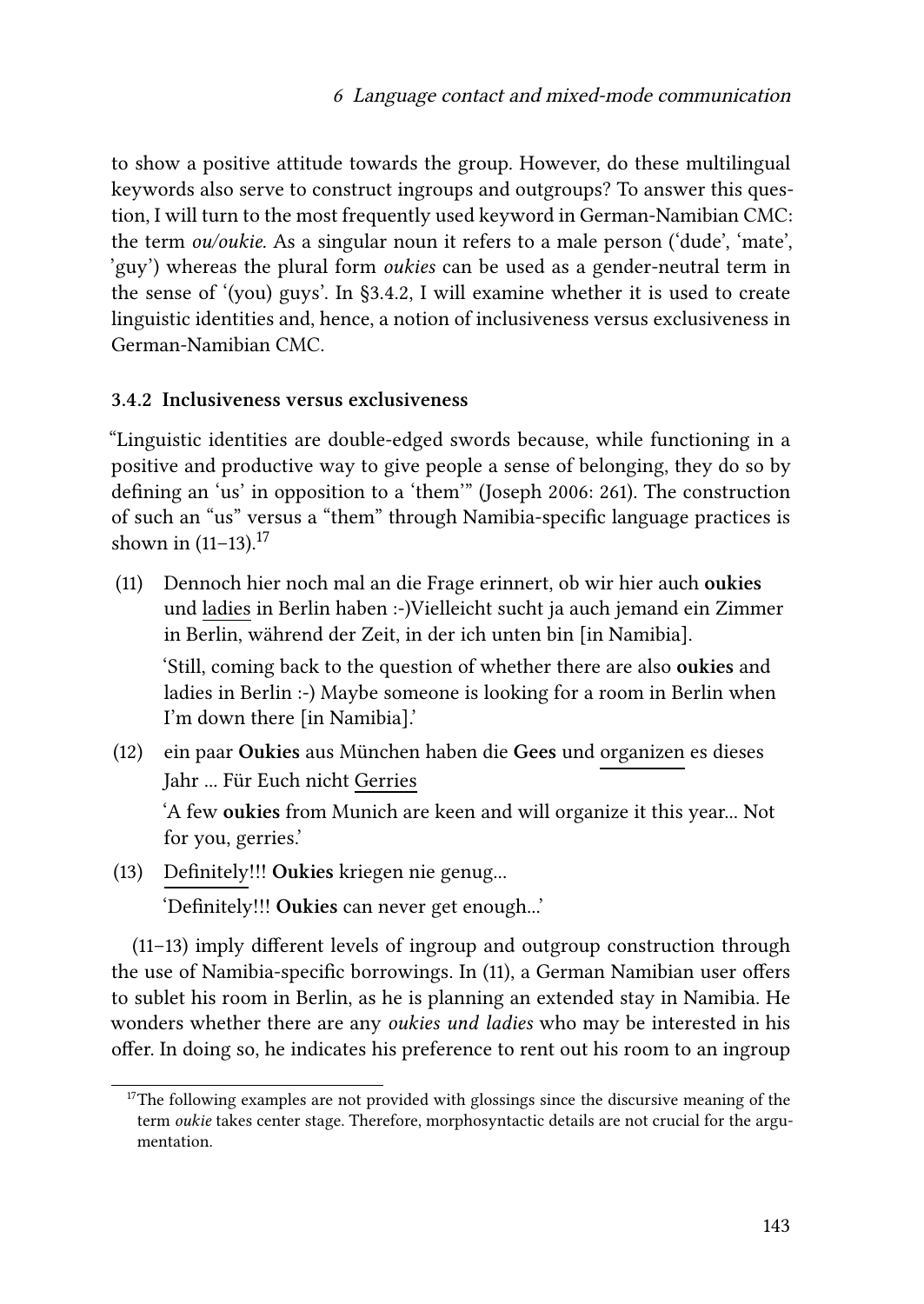member, that is to say a German Namibian. This practice bears a mutual advantage: ingroup members in search of accommodation will find it easier to get a room. In addition, the advertiser may perceive it as safer to rent out his personal space to a person of the same network. Hence, the term *oukies und ladies* addresses German Namibians in Berlin, as opposed to any other individual who is looking for accommodation in the German capital.

In contrast to([11](#page-17-1)), the ingroup and outgroup distinction in [\(12](#page-17-3)) is rather sharp: here, the user labels an event as Namibian-only by noting that it is not meant for *Gerries* (i.e., Germans from Germany). However, such a sharp distinction between the ingroup and outgroup is rather infrequent and is often not meant seriously. [\(12](#page-17-3)) provides proof that Namibia-specific borrowings can be used to create a clear dichotomy between two linguistic identities. This dichotomy is less present in [\(13](#page-17-2)), as there is no outgroup mentioned. Nonetheless, the use of *oukies* addresses the German-Namibian diaspora, again. Therefore, it accounts for another example of ingroup creation through Namibia-specific language practices. However, *oukie* can be used for inclusive purposes too, as illustrated in [\(14\)](#page-18-0):

<span id="page-18-0"></span>(14) Ich habe morgen nochmal meeting da mit den **oukie** den der **plek** gehört 'I have a meeting tomorrow again with the **oukie** who owns the **venue**'

In([14\)](#page-18-0), the term *oukie* denotes the owner of a property that might be used as a venue for NAMSA. In this particular case, *oukie* refers to an outgroup member. This is because he is well-disposed to the group and may be of crucial help to organize their annual FTF meeting. In such a case, *oukie* can include an outgroup member. This example shows that German-Namibians construct ingroups and outgroups through multilingual language practices depending on the speaker, topic, intention and the context of a given discourse.

However, there is another reason why *oukie* became such a success in German-Namibian CMC, as it often indicates a form of address and can, therefore, be used both as a vocative and a reference. In [§3.4.3,](#page-18-1) I will turn to the different forms of address before analyzing the grammatical and semantic characteristics of *oukie* in comparison to its counterparts in Standard German.

#### <span id="page-18-1"></span>**3.4.3 Vocative and referential use**

[Daniel & Spencer \(2008:](#page-29-11) 626) define the vocative as "a form used for calling out and attracting or maintaining the addressee's attention […] by using a term referring to [them]" (cf. [Sonnenhauser & Hanna 2013](#page-32-9): 2). Hence, vocative *oukie* directly addresses the recipient, whereas referential *oukie* refers to a 3rd person,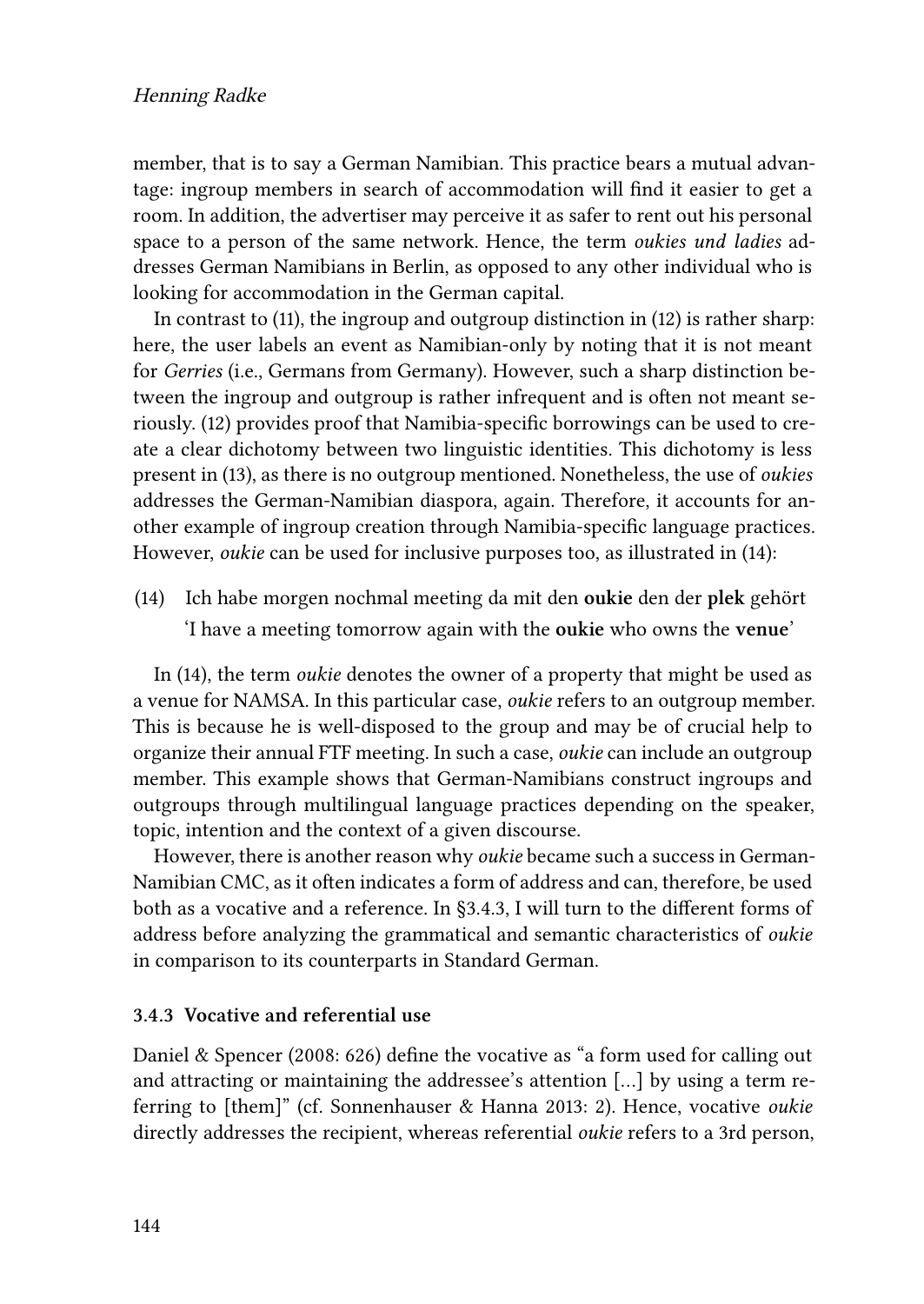who is not necessarily present. While referential *oukie* can be used for both ingroup and outgroup members, vocative *oukie* is only used to address ingroup members in German-Namibian CMC, as illustrated in([15–](#page-19-0)[17](#page-19-1)). This is interesting since about 20% of the active users are of non-Namibian descent and were born and raised in Germany, Austria or South Africa (see [Radke in press\)](#page-31-1).

<span id="page-19-0"></span>(15) Yes **oukies**! Kennt maybe einer der nach Nam fliegt und könnte ein kleines **pakkie** (…) mit nehmen?

'Yes **oukies**! Does anyone maybe know someone who's flying to Namibia and who could take a **small parcel** with them?'

- (16) Yes **oukies**... Jägermeister ist auch dieses Jahr am Start 'Yes, **oukies**... Jägermeister will also be joining us this year'
- <span id="page-19-1"></span>(17) **oukies** sagt doch was '**oukies** please say something'

[\(15](#page-19-0)[–17\)](#page-19-1) show that vocative *oukie* takes the initial position and is often used in a two-word phrase (*yes oukies*) for appellative purposes to summon attention or create a common identification with the addressees. Furthermore, it conveys a variety of notions such as friendship, informality, and closeness but can also express disagreement and warning.

Why has *oukie* become so successful in German-Namibian CMC? First, it denotes an informal register associated with orality [\(Wiese & Bracke 2021](#page-32-3): 275). It thus matches the communicative needs in CMC as a genre of informal, written speech. Second, CMC groups run the risk of becoming increasingly anonymous when they reach a certain number of members. In such circumstances, colloquial vocatives are likely to occur to structure discourse and establish a connection with the addressee(s). And third, *oukie* is borrowed from Afrikaans, a language that is regionally limited to Namibia and South Africa. Hence, using Afrikaans in a German-speaking environment can easily create a sense of Namibian identity as the language itself conveys a "local flavor".

These three aspects contribute to the high-frequency rate of the term *oukie* in German-Namibian CMC. However, there is also a grammatical side: *oukie* unites a broad range of morphological and semantic features for which there is no oneto-one translation in Standard German. Hence, it occupies a niche. Morphological features include the use as a non-diminutive as well as a diminutive in both singular (*ou/oukie*) and plural (*ouens/oukies*). All four forms can serve as a vocative (2nd person) or as a reference (3rd person), providing the term with a high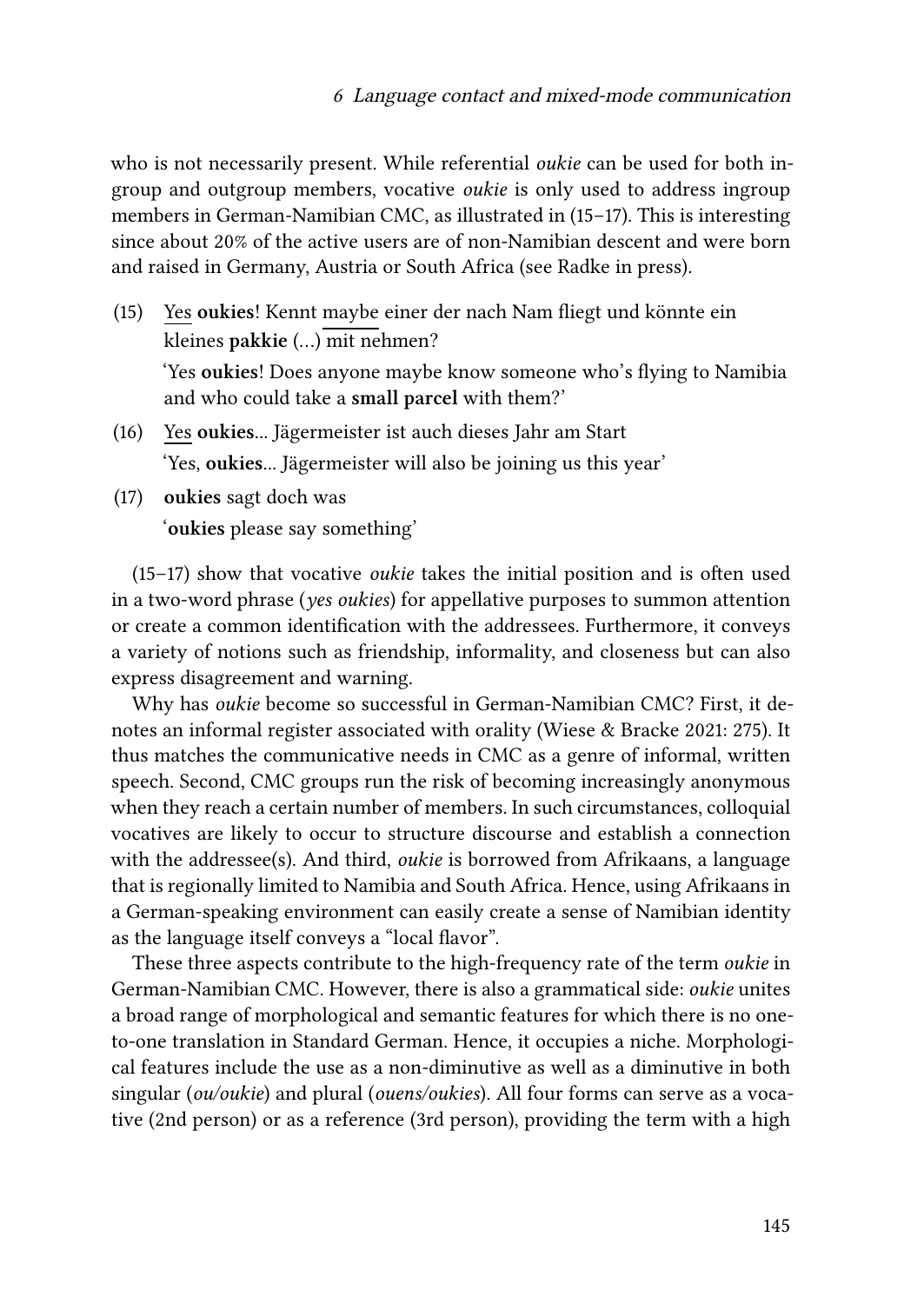#### Henning Radke

degree of grammatical flexibility, as can be seen in Table [2.](#page-20-0) Neither of the corresponding forms in Standard German covers the same range of grammatical flexibility as *oukie* does.<sup>18</sup>

<span id="page-20-0"></span>

|                                   | Diminutive                  |                          | Non-diminutive              |                          |
|-----------------------------------|-----------------------------|--------------------------|-----------------------------|--------------------------|
|                                   | Referential<br>(3rd person) | Vocative<br>(2nd person) | Referential<br>(3rd person) | Vocative<br>(2nd person) |
| ou/oukie<br>Singular<br>Plural    |                             |                          |                             |                          |
| Leute<br>Singular<br>Plural       | (?)                         | (?)                      |                             |                          |
| Type/en<br>Singular<br>Plural     |                             |                          |                             |                          |
| Alter<br>Singular<br>Plural       |                             |                          |                             |                          |
| Junge/Jungs<br>Singular<br>Plural |                             |                          |                             |                          |
| Kumpel<br>Singular<br>Plural      |                             |                          |                             |                          |

Table 2: Grammatical functions of *ou*/*oukie* and their translations in Standard German ( $\checkmark$  = "unmarked", - = "highly marked")

In Standard German, several translations of the term *oukie* are possible: *Leute* ('people'), *Typ* ('dude', 'mate'), *Alter* ('dude'), *Junge/Jungs* ('guy/s', 'boy/s') and *Kumpel* ('buddy', 'mate', 'dude'). However, none of these terms shows the degree of grammatical flexibility that is covered by *oukie*. *Leute* is a plurale tantum, or

<sup>&</sup>lt;sup>18</sup>Many thanks to Marianne Zappen-Thomson for her comments on possible and impossible translations for *oukie*.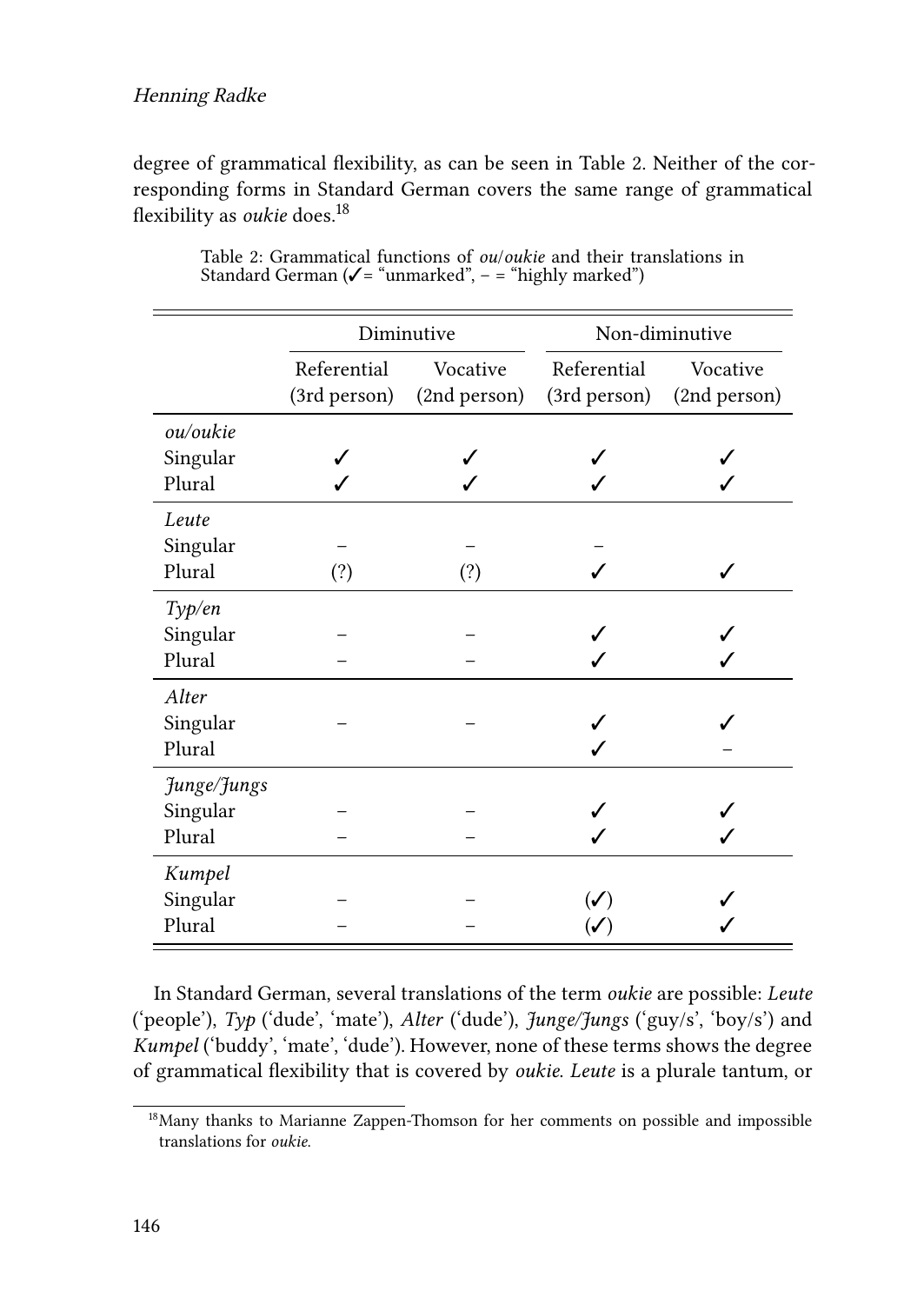plural-only noun, and cannot be used to address somebody in the singular form. Furthermore, its diminutive *Leutchen* is rare and would only exist as a highly marked noun. Thus, the term *Leute* shows less than 50% of the grammatical flexibility that is covered by *oukie*.

The second translation of *oukie* is *Typ*. Unlike *Leute,* the term *Typ* comes with a plural form (*Typen*). Although the diminutive *Typchen* is morphologically possible, it is hardly ever used and would be considered extremely marked. Therefore, *Typ* only accounts for about 50% of the grammatical flexibility that is covered by *oukie*. The same pattern applies to *Junge/Jungs* and *Kumpel*. The diminutive of *Kumpel* (*Kumpelchen*), while morphologically possible, would be considered highly marked whereas the diminutive of *Junge* (*Jungchen, Jünglein)* actually refers to a young boy and, therefore, does not cover the idea of *oukie*. Furthermore, *Kumpel* only covers this idea when used as a vocative. Referential *Kumpel* cannot be translated with *oukie* as illustrated in the following example:

<span id="page-21-0"></span>(18) ne freundin von mir fliegt [..] ein tag später und n kumpel fliegt am 28. Dez

'A (female) friend will fly one day later and one of my buddies will fly on 28 December.'

<span id="page-21-1"></span>(19) ne freundin von mir fliegt [..] ein tag später und n **oukie** fliegt am 28. Dez 'A (female) friend will fly one day later and a guy will fly on 28 December.'

[\(18](#page-21-0)) clearly indexes camaraderie between the author of the comment and the person he is referring to whereas [\(19](#page-21-1)) does not bear any such indexicality. Here, *oukie* refers to just 'some guy' who apparently does not have special bonds with the author. Vocative *Kumpel*, however, is interchangeable with *oukie*, as illustrated in the following example (which is not taken from a corpus):

(20) Hey *Kumpel/oukie*, pass auf! 'Hey dude, watch it!'

The corpus itself contains four occurrences of *Kumpel*, all of which are referential and cannot be substituted by *oukie*. The term will, therefore, not be considered for the following analysis. A last translation for *oukie* is *Alter*. It, too, has a highly marked diminutive form (*Alterchen*) and can only be used as a vocative in its singular form. A corresponding vocative plural to *Hi oukies!* does not exist.

Table [2](#page-20-0) shows that there is no one-to-one translation in Standard German that would be fully equal to the grammatical flexibility of the term *oukie*. Not surprisingly, it outnumbers the frequency of its Standard German counterparts, as can be seen in Figure [4.](#page-22-1)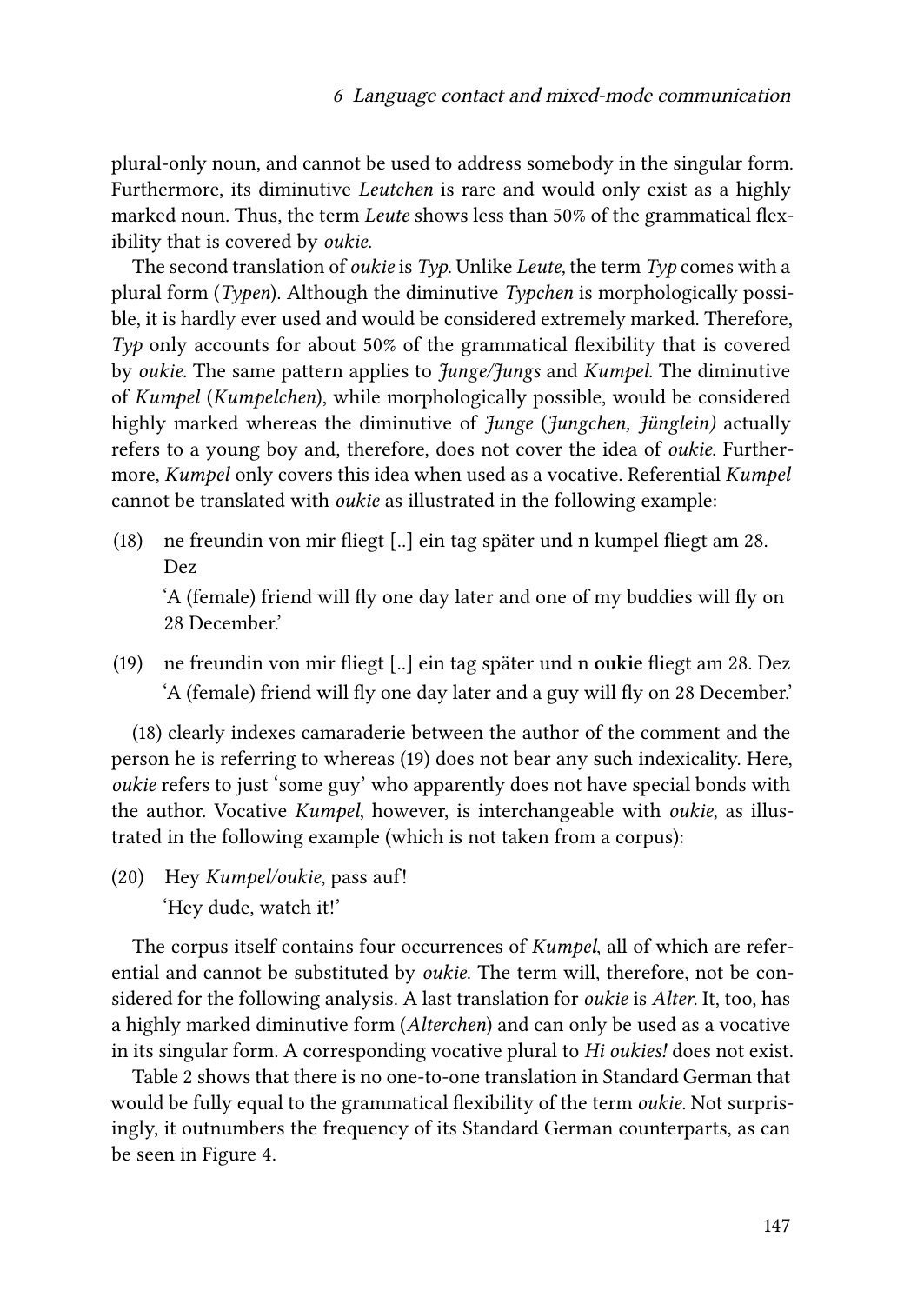<span id="page-22-1"></span>

Figure 4: Frequency of ou/oukie and its Standard German counterparts in CMC

With 122 occurrences, *ou/oukie* (and their plural forms) deploy the highest frequency rate in the corpus, as they account for more than 50%. *Leute* comes second and still enjoys a high token frequency with 105 occurrences. Unlike *ou/oukie*, it does not particularly refer to ingroup(-related) members, but rather to various societal groups and to *people* in general. It thus subsumes many notions under one umbrella for which an ingroup-specific term such as *ou/oukie* is less suitable. This observation explains the relatively high frequency of *Leute* in the corpus. Some examples are: *fremde Leute* ('foreign people'), *andere Leute* ('other people'), *Landsleute* ('fellow countrymen') or *die Leute werden immer blöder* ('people are becoming increasingly stupid'). *ou/oukie* would not be an obvious choice in these contexts. Furthermore, *Leute* is also used as a collective vocative to address the other members in the group. In that sense, it mirrors the use of *ou/oukie,* but lacks its local flavor. The absolute frequency with which alternative Standard German translations of *oukie* occur in the corpus is low and ranges from four (*Alter*) to eight (*Junge/Jungs*). These findings show that ingroup members in German-Namibian CMC prefer *Leute* as a neutral form of address (e.g., *Hi Leute!*) alongside ingroup-specific terms such as *ou/oukie* (e.g., *Hi oukies!*).

## <span id="page-22-0"></span>**4 Mixed-mode and single-mode groups**

#### <span id="page-22-2"></span>**4.1 NAMSA versus NiD**

§[3](#page-7-0) outlined the dynamics of language contact within NAMSA as a mixed-mode group. It showed how language-contact items are resemiotized from FTF to public and from spoken to written mode. In this section, a comparative view takes center stage: what happens to a group that lacks the social contact in FTF mode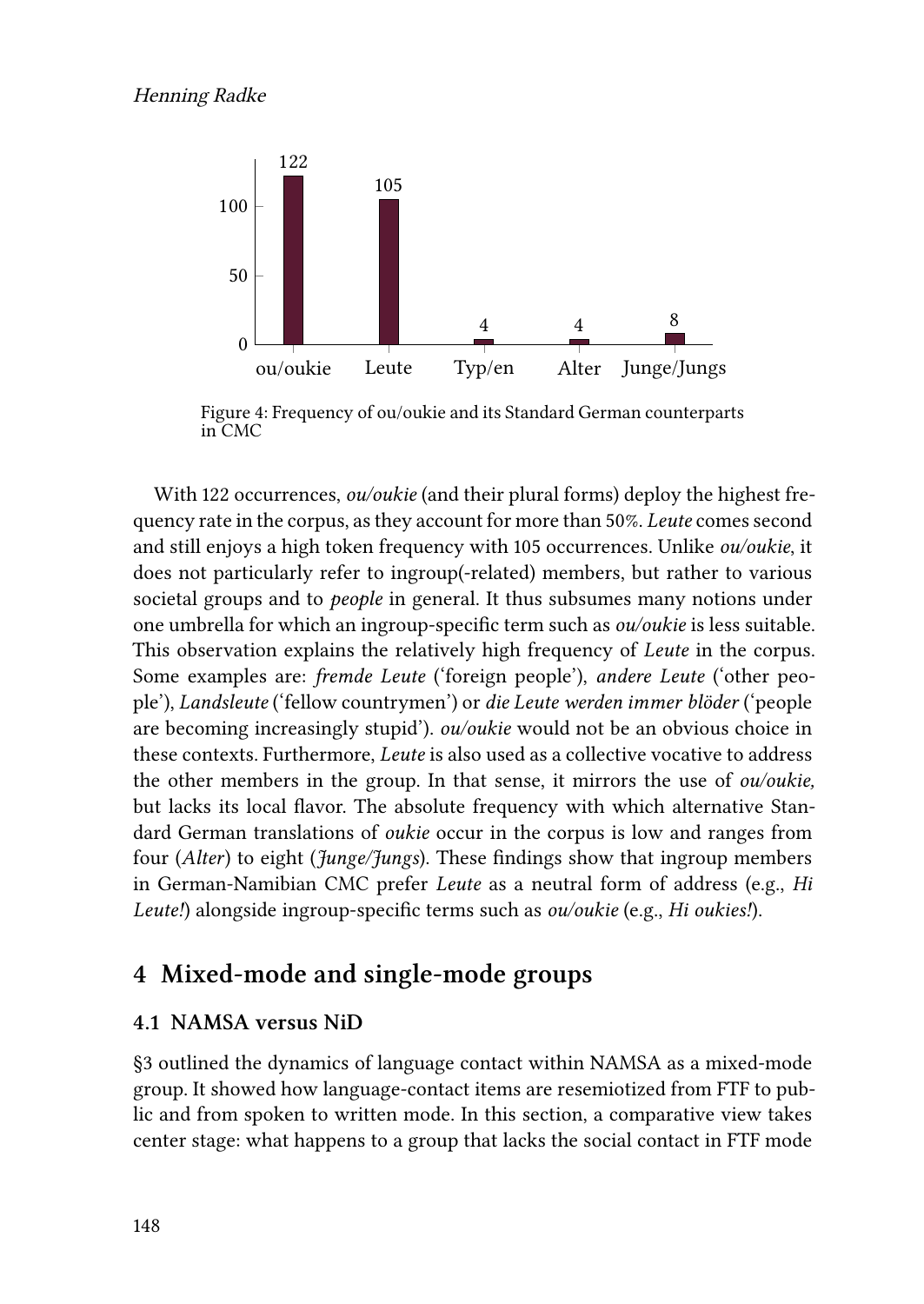and only exists in CMC? To answer this question, I will compare NAMSA to a single-mode group called *Namibianer in Deutschland* (NiD). NiD was established in 2011 and serves as a multi-thematic CMC group for Namibia-related topics, such as relocation and travel or sports and music. These topics occasionally occur in NAMSA as well. However, since the group is centered around the set-up of NAMSA as an FTF event, it can rather be considered a monothematic CMC group.

Until 2014, NiD served as the main platform for NAMSA-related topics. Members who regularly attended the NAMSA event increasingly felt the need to create their own CMC group and to label it as such. After all, a separate group bears the advantage of being able to streamline all communication about logistics and coordination. It can also serve as a platform to share memories and ideas. For these reasons, NAMSA was created as a separate CMC group in 2014. Prior to that, NiD could be described as a hybrid group consisting of the mixed-mode NAMSA community and the single-mode NiD community. From 2014 onwards, NiD mainly became a single-mode group with only a few references to NAMSA a year.

Contrary to mixed-mode groups, digital single-mode groups lack the social contact in FTF settings. Therefore, the language use is rather standard-oriented and lacks slang items and traces of language contact. This hypothesis can be broken down as follows.

<span id="page-23-0"></span>

| digital single-mode groups                                        |  |                                 |  |  |
|-------------------------------------------------------------------|--|---------------------------------|--|--|
| lack of social contact no resemiotization<br>in face-to-face mode |  | CMC mode<br>low slang frequency |  |  |

Table 3: The hypothesized dynamics in digital single-mode groups

The dynamics in Table [3](#page-23-0) contrast with the processes in mixed-mode groups which allow for resemiotization from FTF to public and from spoken to written mode. This is illustrated again in Table [4](#page-24-0) (see also Table [1](#page-3-0) above).

Since NiD members lack social contact in FTF mode, it is expected that NAMSA should be subject to a higher use of multilingual slang. If the central model applies, users who are active in both groups should deploy a higher number of German-only comments in NiD and a lower number of such comments in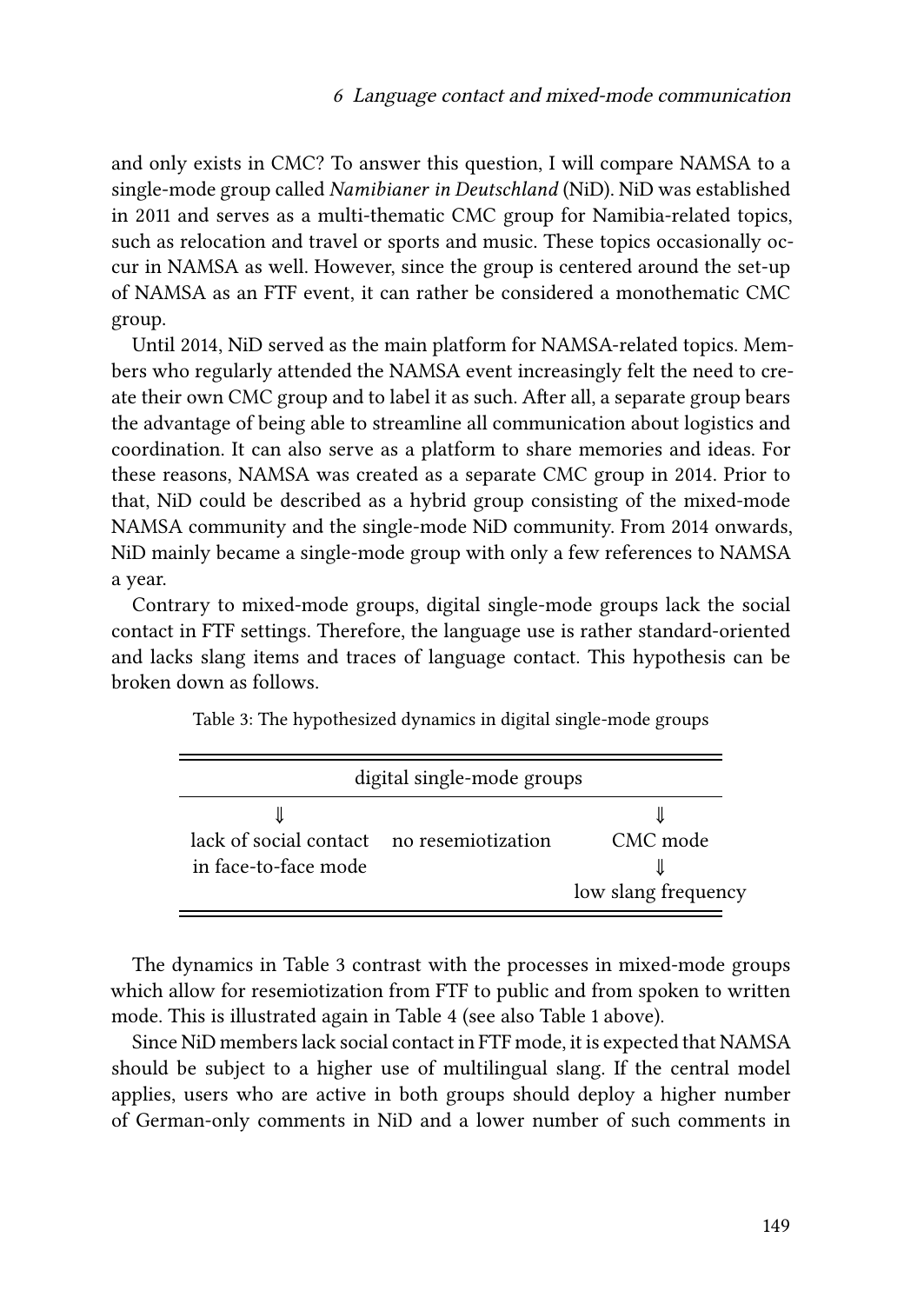NAMSA. This is indeed the case: the users in question tend to use more German-only comments in NiD (69.1%) than in NAMSA ([5](#page-24-1)8.4%).<sup>19</sup> Figure 5 illustrates that this holds true irrespective of the user's gender or place of origin.

<span id="page-24-0"></span>

Table 4: The hypothesized dynamics between different modes in mixedmode groups

<span id="page-24-1"></span>

Figure 5: Comments in Standard German among identical users in NAMSA and NiD

These findings suggest that users are more likely to use multilingual slang in a mixed-mode platform like NAMSA than in a single-mode platform like NiD. They provide a first hint that the central hypothesis can be considered valid. However, the findings only apply to users who are active in both CMC groups and do not provide a picture of the internal group dynamics as a whole. Therefore, §[4.2](#page-25-0) will analyze the chronological frequency development of multilingual comments in

<sup>&</sup>lt;sup>19</sup>This difference is statistically significant ( $\chi^2$  = 16.366, p < 0,001\*\*\*,  $\varphi$  = 0.11). The software R was used for this analysis [\(R Core Team 2019](#page-31-12)).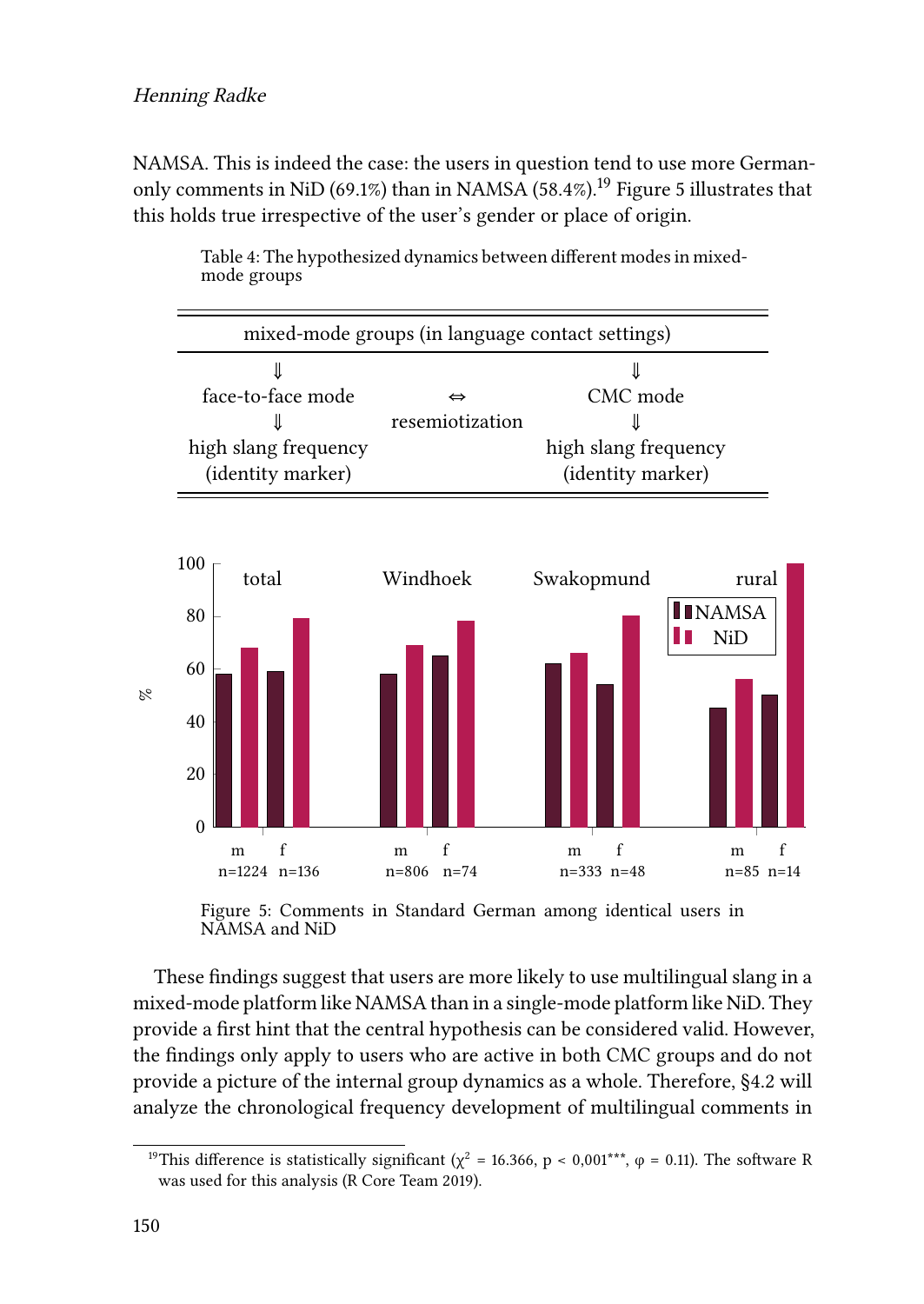both CMC groups. Based on these findings, I will draw an overall conclusion on the validity of the central model in §[5.](#page-27-0)

#### <span id="page-25-0"></span>**4.2 Chronological frequencies**

The linguistic output of both CMC groups was split into subcorpora to measure the chronological frequency development of multilingual comments. A comment was treated as multilingual if it contained at least one Namibia-specific language practice on the lexical, morphosyntactic or graphematic level. Well-established loan words like *Pad* (for *Weg*, *Straße* 'path', 'street', 'road') or *Braai* ('BBQ') also counted as Namibia-specific. Since they are part of Namibian Standard German (see [§3.2\)](#page-10-0), one could argue that comments consisting of only one such word do not classify as multilingual. However, such cases were rare as well-established loan words generally co-occurred with other Namibia-specific language practices which marked the comment as multilingual. The broad categorization of Namibia-specific comments provides a macro-perspective on this topic. It subsumes a wide range of phenomena such as borrowing, loan translations and code-switching. It, therefore, serves as the base for follow-up research taking on a micro-perspective to focus on individual phenomena within Namdeutschrelated practices in CMC.

Each subcorpus covers a period of six months starting from the moment the group was initiated. Since NiD came into existence in early August 2011, one type of subcorpus ranges from the beginning of August to the beginning of February of the following year and is labeled with the roman numeral II (e.g., 2011-II). The other type of subcorpus ranges from the beginning of February to the beginning of August of the same year and is labeled with the roman numeral I (e.g., 2012-I). The following figure illustrates the chronological frequency development between comments exclusively in Standard German (*SG-only*) and multilingual comments in NiD.

In the first seven subcorpora, the proportion of German-only comments grew from less than 50% in late 2011 and early 2012 to over 80% in late 2014. Ever since, this has remained on a high level with more than 80% in each subsequent corpus. This finding suggests that there has been a clear process of standardization in NiD which is in line with the central hypothesis. Figure [7](#page-26-0) shows the results for each subcorpus in NAMSA.<sup>20</sup>

<sup>&</sup>lt;sup>20</sup>Since NAMSA was created in late February 2014, the first cluster of subcorpara ranges from the end of February to the end of August of each year and is labeled with the roman numeral I. The second cluster of subcorpora ranges from the end of August to the end February of the following year and is labeled with the roman numeral II, e.g., 2014-II ranges from the end of August 2014 to the end of February 2015.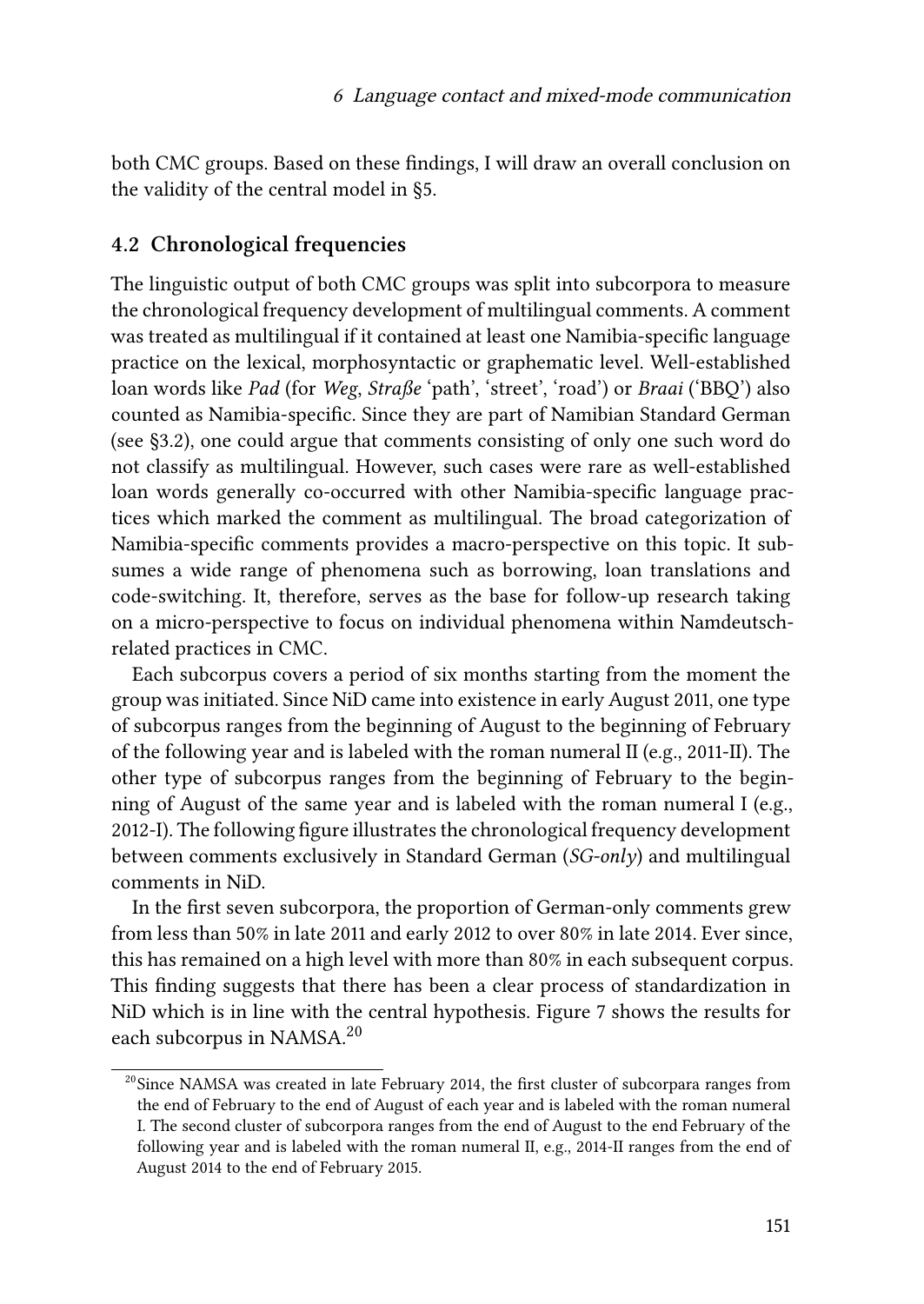

Figure 6: Comments within single-mode group NiD

<span id="page-26-0"></span>

Figure 7: Comments within mixed-mode group NAMSA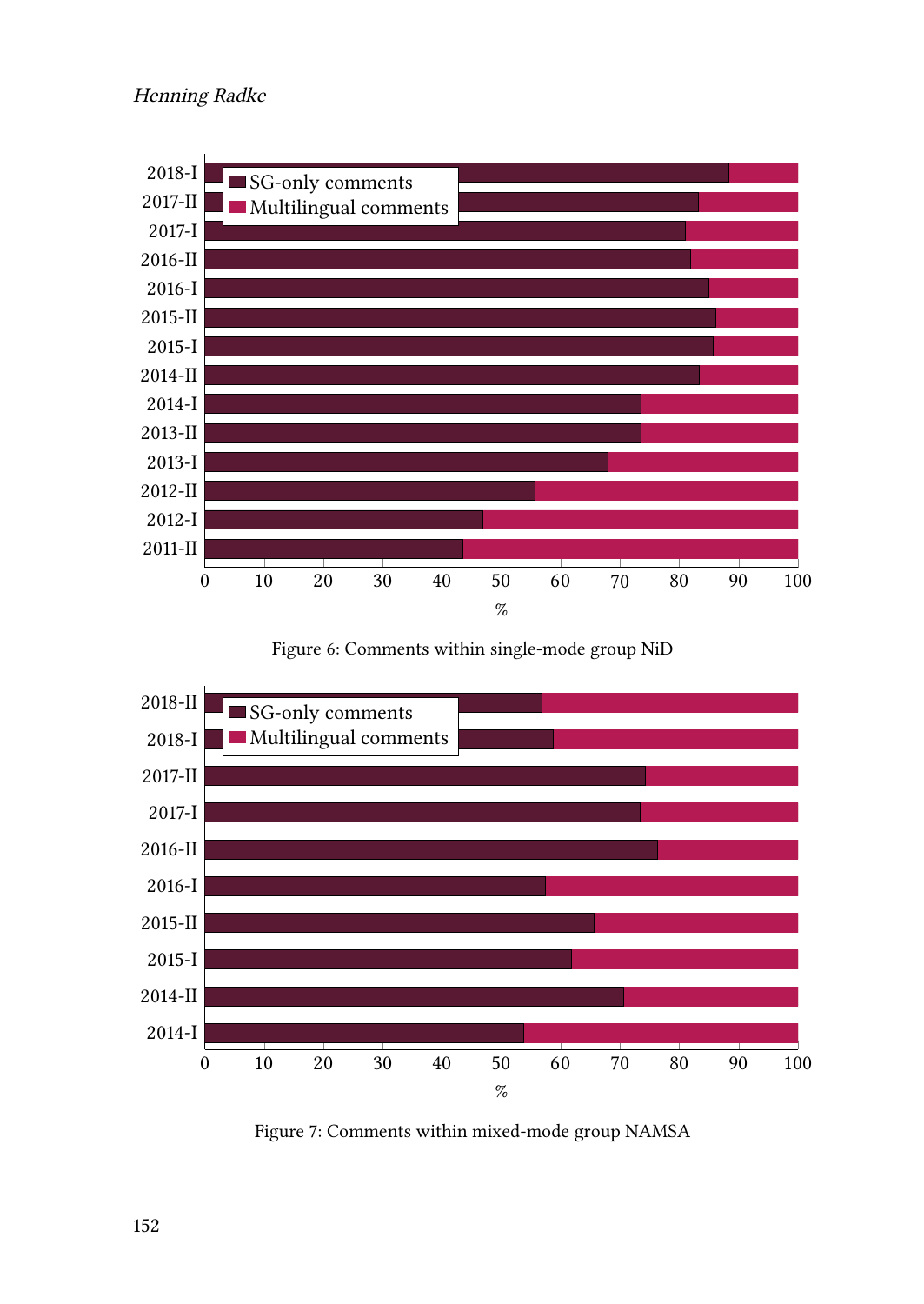Contrary to the prediction, the proportion of SG-only comments has increased during the first four years of the existence of NAMSA and only dropped in the last year. Viewed proportionally across all cases, the most frequent multilingual comments occurred in 2014-I with a nearly 50-50% division. The highest proportion of SG-only comments occurred in 2016-II, 2017-I and 2017-II with proportions ranging from 74% to 77%. In 2018-I and 2018-II, the proportion of SG-only comments dropped again and stood at 59% and 57%. Does this observation indicate that the number of SG-only comments in the NAMSA corpus remained equal or rather grew over time? Figure [7](#page-26-0) indicates that there is no clear tendency.

## <span id="page-27-0"></span>**5 Conclusion and discussion**

In this article, I discussed the role of multilingual slang within mixed-mode communication and its role for the creation as identity marker. Research on this topic dates back well into the second and even first half of the 20th century. This article has shown how to continue such research traditions by adopting mixed-method approaches: combining traditional and new methods, both quantitative and qualitative in nature, will lead to a better understanding of the society of today and the linguistic practices we encounter therein. In the 1970s, when Paul Brandes et al. developed the GROCC, no one ever thought of the internet as a mass medium. Today, it plays a crucial role in many countries, not only for the social majority, but especially also for minority groups. The diaspora of German-speaking Namibians is an example par excellence for understanding the dynamics of mode, cohesion, and multilingualism.

In this article, I showed how contact-induced vernacular items are resemiotized from FTF to public and from spoken to written mode. They can be used as identity markers in both modes and can therefore contribute to the group's cohesion. The term *oukie* is just one example that indicates how ingroups and outgroups are created through the use of borrowings. Contrary to mixed-mode groups, single-mode groups lack the social contact in FTF settings. A resemiotization of language-contact vernacular items does not apply in these cases. Therefore, it was hypothesized that the mixed-mode group NAMSA should deploy a higher degree of multilingual slang than single-mode NiD does. The analysis in [§4.1](#page-22-2) revealed that identical users who are active in both groups, indeed, use a higher number of SG-only comments in the single-mode group NiD than they do in the mixed-mode group NAMSA.

A second analysis revealed the frequency with which multilingual slang appeared in both CMC groups as a whole. Contrary to the prediction, NAMSA was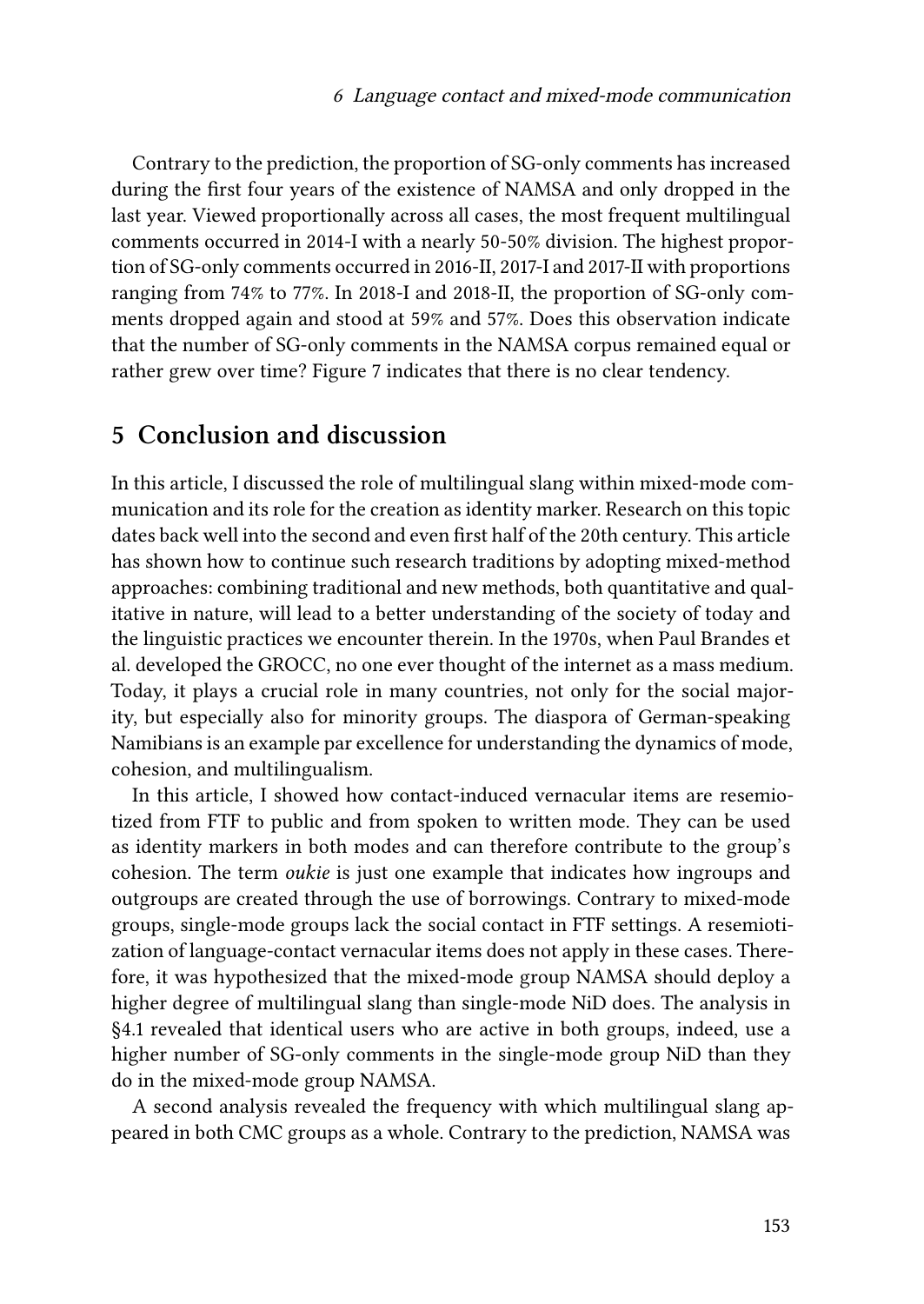also subject to an increase in SG-only comments during the first four years of its existence. This trend only came to a halt during the last year. Hence, there is no clear tendency and the given question of whether a mixed-mode status supports the use of slang items over an extended period of time remains to be answered by future research.

Another starting point for future research is to shift the scope of different variants of ingroups. Therefore, it would be valuable to compare slang use among diasporic and domestic groups within the same speech community or look at different diasporic destinations. The German-Namibian community in South Africa would serve as a good example. Furthermore, the role of additional variables such as topic or length of a given comment could be investigated. A third perspective could include oral language practices and compare them to written CMC. The corpus *Deutsch in Namibia* (*DNam*, 'German in Namibia') makes such comparative studies possible. It is accessible via the *Datenbank für Gesprochenes Deutsch* (*DGD*, 'Database for Spoken German'). *DNam* "comprehensively and systematically documents the language usage of the German-speaking minority in Namibia as well as the corresponding language attitudes"([Zimmer et al. 2020](#page-32-8): 210). Future research addressing both written and oral data of Namibian-typical language practices can thus rely on an already existing database.

On a final note, ingroups create spaces for individuals in which they feel safe and find orientation. Our minds need to categorize the chaotic world around them to be able to function. Therefore, ingroup construction will always be a part of human nature and the field of humanities and social sciences. While the categorizing function of ingroup creation does not only include individuals, but also excludes others, it is important that we are aware of such mechanisms and deal with them in a conscious and thoughtful manner to reconcile and align interests on the societal level.

## **References**

- <span id="page-28-1"></span>Ammon, Ulrich, Hans Bickel & Alexandra Nicole Lenz. 2016. *Variantenwörterbuch des Deutschen: Die Standardsprache in Österreich, der Schweiz, Deutschland, Liechtenstein, Luxemburg, Ostbelgien und Südtirol sowie Rumänien, Namibia und Mennonitensiedlungen*. 2nd edn. Berlin: de Gruyter. DOI: [10.1515/](https://doi.org/10.1515/9783110245448) [9783110245448.](https://doi.org/10.1515/9783110245448)
- <span id="page-28-0"></span>Androutsopoulos, Jannis. 2015. Networked multilingualism: Some language practices on Facebook and their implications. *International Journal of Bilingualism* 19(2). 185–205. DOI: [10.1177/1367006913489198](https://doi.org/10.1177/1367006913489198).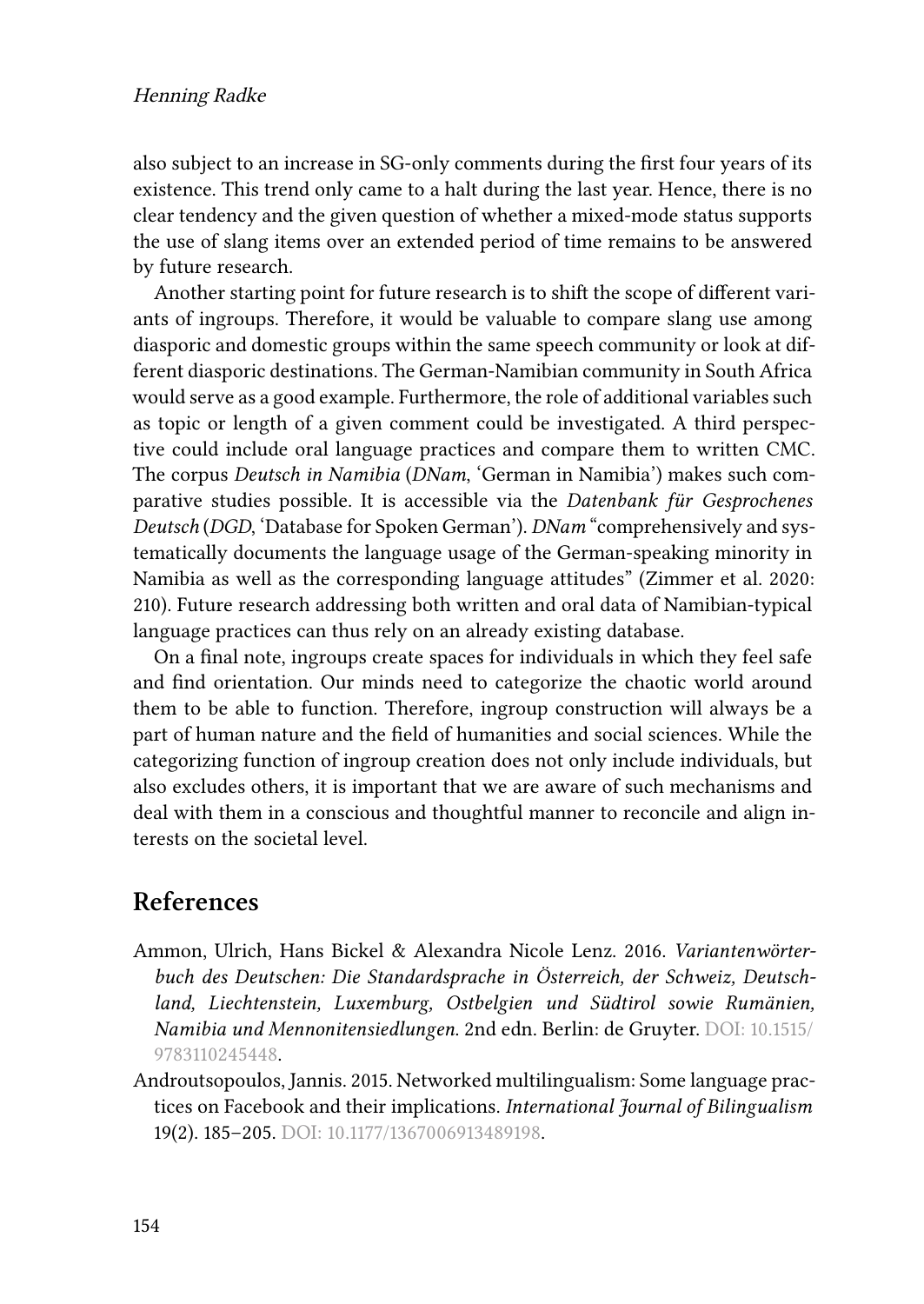- <span id="page-29-2"></span>Böhm, Michael-Anton. 2003. *Deutsch in Afrika: Die Stellung der deutschen Sprache in Afrika vor dem Hintergrund der bildungs- und sprachpolitischen Gegebenheiten sowie der deutschen auswärtigen Kulturpolitik* (Duisburger Arbeiten zur Sprach- und Kulturwissenschaft 52). Frankfurt: Lang.
- <span id="page-29-5"></span>Bracke, Yannic. 2021. Namibian German and gender: A corpus study on the use of transferred lexical items. In Christian Zimmer (ed.), *German(ic) in language contact: Grammatical and sociolinguistic dynamics*, 97–126. Berlin: Language Science Press. DOI: [10.5281/zenodo.4954481.](https://doi.org/10.5281/zenodo.4954481)
- <span id="page-29-9"></span>Brawley, Lawrence R., Albert V. Carron & W. Neil Widmeyer. 1987. Assessing the cohesion of teams: Validity of the Group Environment Questionnaire. *Journal of Sport and Exercise Psychology* 9(3). 275–294.
- <span id="page-29-8"></span>Carron, Albert V., W. Neil Widmeyer & Lawrence R. Brawley. 1985. The development of an instrument to assess cohesion in sport teams: The Group Environment Questionnaire. *Journal of Sport and Exercise Psychology* 7(3). 244–266.
- <span id="page-29-11"></span>Daniel, Michael & Andrew Spencer. 2008. The vocative: An outlier case. In Andrej L. Malchukov & Andrew Spencer (eds.), *The Oxford handbook of case*, 626–634. Oxford: Oxford University Press. DOI: [10.1093/oxfordhb/9780199206476.013.](https://doi.org/10.1093/oxfordhb/9780199206476.013.0044) [0044](https://doi.org/10.1093/oxfordhb/9780199206476.013.0044).
- <span id="page-29-3"></span>Dück, Katharina. 2018. Namibia. In Albrecht Plewnia & Claudia Maria Riehl (eds.), *Handbuch der deutschen Sprachminderheiten in Übersee*, 109–130. Tübingen: Narr.
- <span id="page-29-0"></span>Eble, Connie C. 1996. *Slang & sociability: In-group language among college students*. Chapel Hill: University of North Carolina Press.
- <span id="page-29-1"></span>Fasola, Jelena. 2011. Slang and its history. In *53rd International Scientific Conference of Daugvapils University*. [https://dukonference.lv/files/proceedings\\_of\\_](https://dukonference.lv/files/proceedings_of_conf/53konf/valodnieciba_literaturzinatne/Fasola.pdf) [conf/53konf/valodnieciba\\_literaturzinatne/Fasola.pdf](https://dukonference.lv/files/proceedings_of_conf/53konf/valodnieciba_literaturzinatne/Fasola.pdf) (16 November, 2019).
- <span id="page-29-10"></span>Festinger, Leon, Stanley Schachter & Kurt Back. 1950. *Social pressures in informal groups: A study of human factors in housing*. Oxford: Harper.
- <span id="page-29-6"></span>Gold, Raymond. 1958. Roles in sociological field observation. *Social Forces* 36(3). 217–223.
- <span id="page-29-4"></span>Gretschel, Hans-Volker. 1995. The status and use of the German language in independent Namibia: Can German survive the transition? In Martin Pütz (ed.), *Discrimination through language in Africa? Perspectives on the Namibian experience* (Contributions to the Sociology of Language 69), 299–314. Berlin: de Gruyter.
- <span id="page-29-7"></span>Grosjean, François. 2012. Bilingual and monolingual language modes. In Carol A. Chapelle (ed.), *The encyclopedia of applied linguistics*. Chichester: Wiley-Blackwell. DOI: [10.1002/9781405198431.wbeal0090](https://doi.org/10.1002/9781405198431.wbeal0090).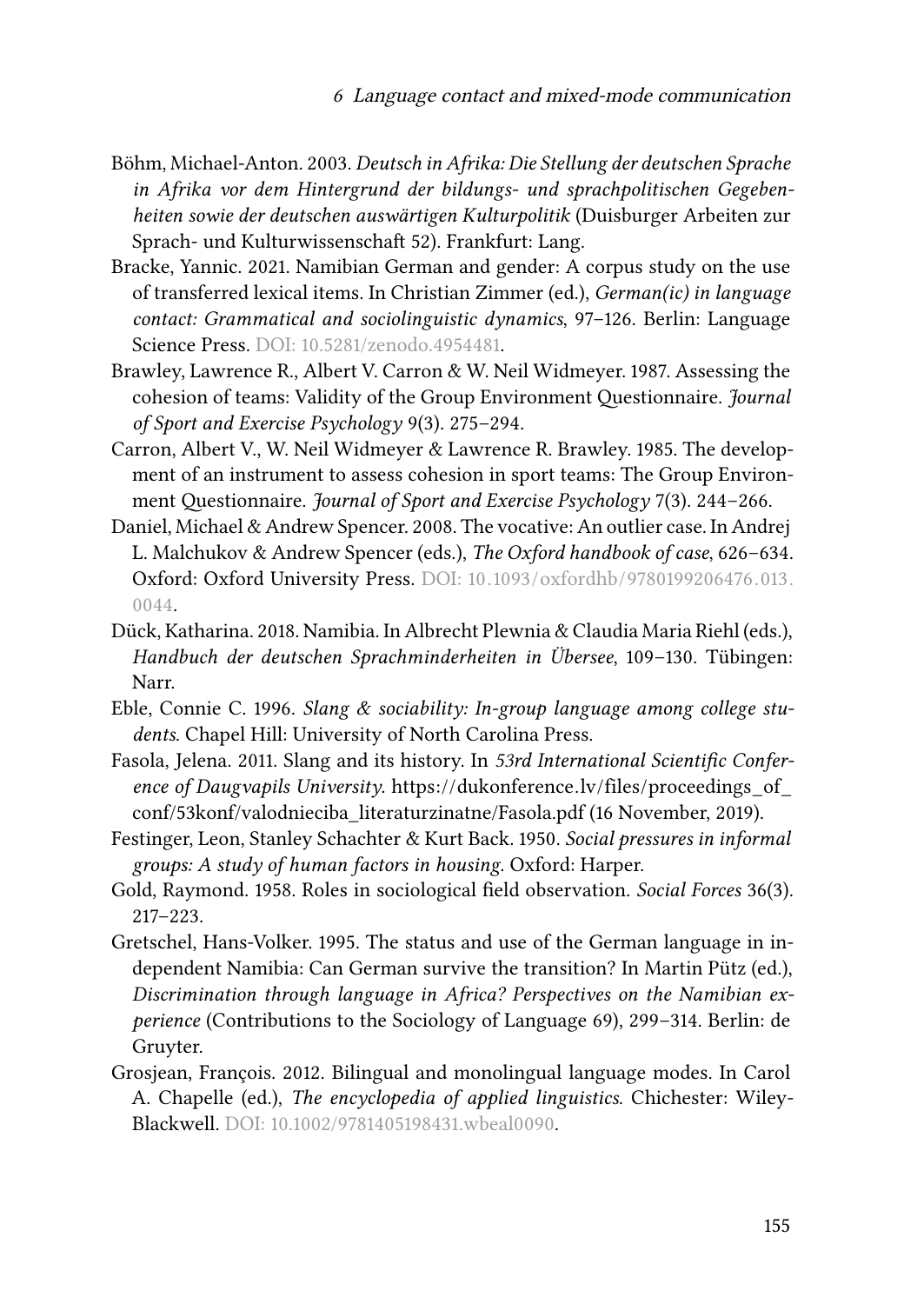- <span id="page-30-9"></span>Häusler, Sabine. 2017. Zur Varietät des Deutschen in Namibia. In Heinz Sieburg & Hans-Joachim Solms (eds.), *Das Deutsche als plurizentrische Sprache: Ansprüche – Ergebnisse – Perspektiven* (Zeitschrift für deutsche Philologie 136, special issue), 193–214. Berlin: Schmidt.
- <span id="page-30-8"></span>Herrle, Katharina. 2016. Integration mit besten Voraussetzungen. Neue Perspektiven einer Deutschnamibierin in Deutschland. In Informationsausschuss der Deutschen Evangelisch-Lutherischen Kirche in Namibia (ed.), *Perspektiven 2016. Die Deutschsprachigen Namibier: Weiße Afrikaner oder Fremde im eigenen Land?* Windhoek: Meinert.
- <span id="page-30-2"></span>Höder, Steffen. 2018a. Grammar is community-specific: Background and basic concepts of Diastematic Construction Grammar. In Hans C. Boas & Steffen Höder (eds.), *Constructions in Contact: Constructional perspectives on contact phenomena in Germanic languages*, 37–70. Amsterdam: Benjamins. DOI: [10 .](https://doi.org/10.1075/cal.24.02hod) [1075/cal.24.02hod](https://doi.org/10.1075/cal.24.02hod).
- <span id="page-30-3"></span>Höder, Steffen. 2018b. Mehrsprachige Äußerungen aus dem Blickwinkel der Diasystematischen Konstruktionsgrammatik: Eine Annäherung. *Osnabrücker Beiträge zur Sprachtheorie* 94. 27–50.
- <span id="page-30-5"></span>Höder, Steffen. 2021. Grammatical arealisms across the Danish-German border from a constructional perspective. In Christian Zimmer (ed.), *German(ic) in language contact: Grammatical and sociolinguistic dynamics*, 11–42. Berlin: Language Science Press. DOI: [10.5281/zenodo.4954475](https://doi.org/10.5281/zenodo.4954475).
- <span id="page-30-7"></span>Howell, Penny B., Shawn A. Faulkner, Jeanneine Jones & Jan Carpenter. 2018. *Preparing middle level educators for 21st century schools*. Charlotte: Information Age.
- <span id="page-30-4"></span>Jonas, Klaus, Wolfgang Stroebe & Miles Hewstone (eds.). 2014. *Sozialpsychologie*. 6th edn. Berlin: Springer. DOI: [10.1007/978-3-642-41091-8](https://doi.org/10.1007/978-3-642-41091-8).
- <span id="page-30-10"></span>Joseph, John E. 2006. Linguistic identities: Double-edged swords. *Language Problems and Language Planning* 30(3). 261–267. DOI: [10.1075/lplp.30.3.04jos](https://doi.org/10.1075/lplp.30.3.04jos).
- <span id="page-30-6"></span>Junker, Buford H. 1960. *Field work: An introduction to the social sciences*. Chicago: University of Chicago Press.
- <span id="page-30-0"></span>Kellermeier-Rehbein, Birte. 2015. Namslang – Deutsche Jugendsprache in Namibia? In Kerstin Runschke & Corinna Peschel (eds.), *Sprachvariation und Sprachreflexion in interkulturellen Kontexten*, 41–62. Frankfurt: Lang.
- <span id="page-30-1"></span>Kellermeier-Rehbein, Birte. 2016. Varietäten der deutschen Sprache in Namibia. In Thomas Stolz, Ingo H. Warnke & Daniel Schmidt-Brücken (eds.), *Sprache und Kolonialismus: Eine interdisziplinäre Einführung zu Sprache und Kommunikation in kolonialen Kontexten*, 213–234. Berlin: de Gruyter. DOI: [10 . 1515 /](https://doi.org/10.1515/9783110370904-010) [9783110370904-010.](https://doi.org/10.1515/9783110370904-010)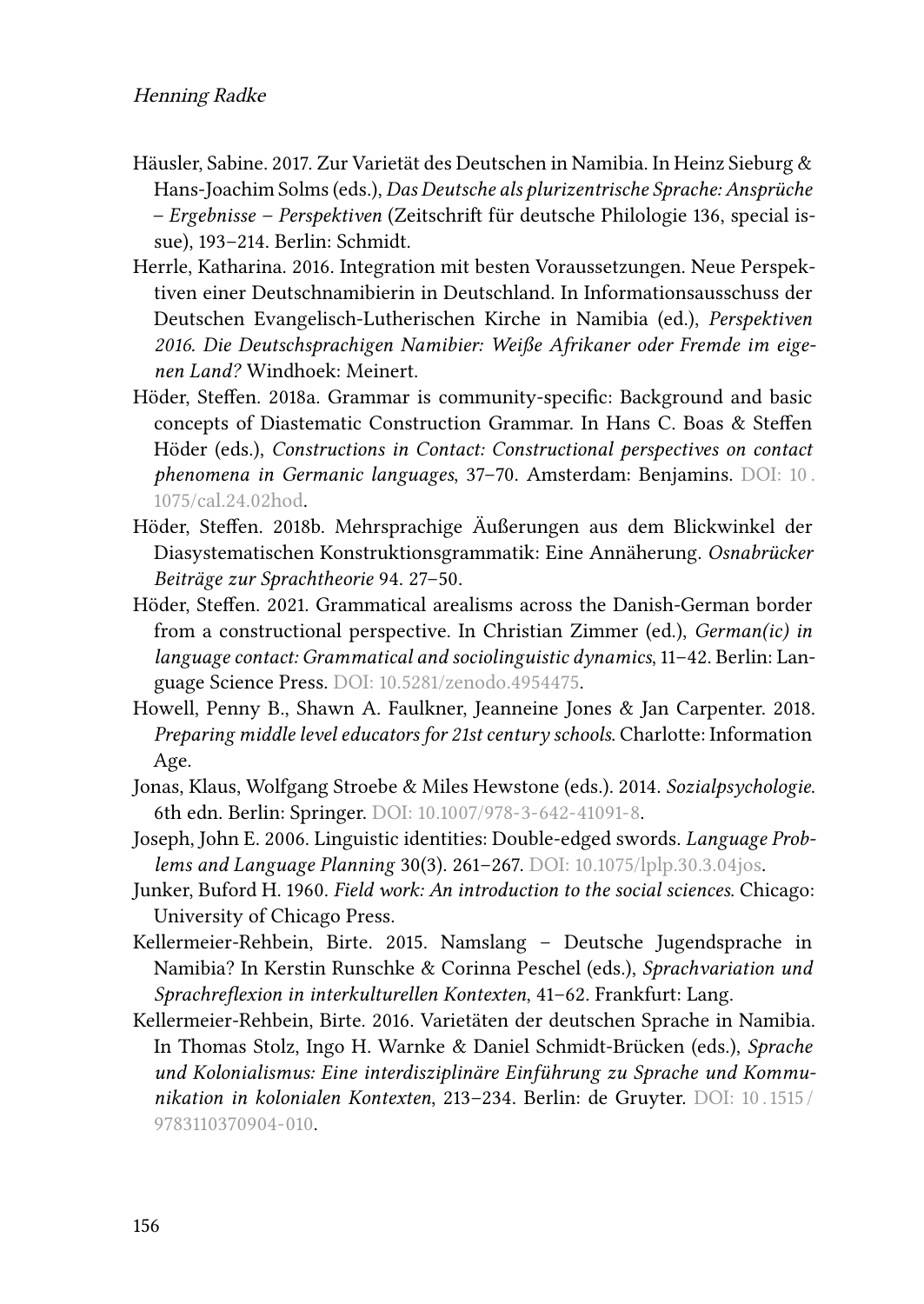- <span id="page-31-5"></span>Lantto, Hanna. 2014. Code-switching, swearing and slang: The colloquial register of Basque in Greater Bilbao. *International Journal of Bilingualism* 18(6). 633– 648. DOI: [10.1177/1367006912457274.](https://doi.org/10.1177/1367006912457274)
- <span id="page-31-0"></span>Mattiello, Elisa. 2008. *An introduction to English Slang: A description of its morphology, semantics and sociology* (English Library: The Linguistics Bookshelf 2). Milano: Polimetrica.
- <span id="page-31-2"></span>Nöckler, Herbert C. 1963. *Sprachmischung in Südwestafrika*. München: Hueber.
- <span id="page-31-10"></span>Ocker, R. J. 2002. The mediating effect of group development on satisfaction in a virtual and mixed-mode environment. In Ralph H. Sprague (ed.), *Proceedings of the 35th Annual Hawaii International Conference on System Sciences*, 143–152. Los Alamitos: IEEE. DOI: [10.1109/HICSS.2002.993871.](https://doi.org/10.1109/HICSS.2002.993871)
- <span id="page-31-6"></span>Otsuji, Emi & Alastair Pennycook. 2010. Metrolingualism: Fixity, fluidity and language in flux. *International Journal of Multilingualism* 7(3). 240–254. DOI: [10.1080/14790710903414331.](https://doi.org/10.1080/14790710903414331)
- <span id="page-31-3"></span>Pütz, Martin. 1991. 'Südwesterdeutsch' in Namibia: Sprachpolitik, Sprachplanung und Spracherhalt. *Linguistische Berichte* 136. 455–476.
- <span id="page-31-12"></span>R Core Team. 2019. *A language and environment for statistical computing: R Foundation for Statistical Computing*. <https://www.R-project.org/> (25 May, 2021).
- <span id="page-31-7"></span>Radke, Henning. 2019a. *Afrikaans in Thüringen*. [https : / / blogs . fu - berlin . de /](https://blogs.fu-berlin.de/nederlands/2019/07/01/afrikaans-in-thueringen/) [nederlands/2019/07/01/afrikaans-in-thueringen/](https://blogs.fu-berlin.de/nederlands/2019/07/01/afrikaans-in-thueringen/) (16 November, 2019).
- <span id="page-31-9"></span>Radke, Henning. 2019b. Hat Sprache einen Körper an sich? Was Sprachkontaktphänomene über die Körperlichkeit von Sprache verraten. In Carla Dauven‐van Knippenberg, Rolf Parr, Christian Moser & Martina Wagner-Egelhaaf (eds.), *Verkörperte Textualität*, 223–242. Heidelberg: Synchron.
- <span id="page-31-1"></span>Radke, Henning. in press. Urban language practices online? Multilingualism among German-Namibians in computer-mediated communication. In Dick Smakman, Jiří Nekvapil & Kapitolina Fedorova (eds.), *Postmodern individuals in urban communicative settings*. London: Routledge.
- <span id="page-31-4"></span>Rocker, Maike H. 2021. East Frisians "achter de Penn": Language and identity in correspondences to a German newspaper in America. In Christian Zimmer (ed.), *German(ic) in language contact: Grammatical and sociolinguistic dynamics*, 187–214. Berlin: Language Science Press. DOI: [10.5281/zenodo.4954487](https://doi.org/10.5281/zenodo.4954487).
- <span id="page-31-8"></span>Shah, Sheena. 2007. German in a contact situation: The case of Namibian German. *eDUSA* 2(2). 20–45. [http://eprints.soas.ac.uk/23364/1/2007\\_namibian\\_german.](http://eprints.soas.ac.uk/23364/1/2007_namibian_german.pdf) [pdf](http://eprints.soas.ac.uk/23364/1/2007_namibian_german.pdf) (17 May, 2021).
- <span id="page-31-11"></span>Shin, Yuhyung & Kyojik Song. 2011. Role of face-to-face and computer-mediated communication time in the cohesion and performance of mixed-mode groups. *Asian Journal of Social Psychology* 14(2). 126–139. DOI: [10.1111/j.1467-839X.2010.](https://doi.org/10.1111/j.1467-839X.2010.01341.x) [01341.x](https://doi.org/10.1111/j.1467-839X.2010.01341.x).